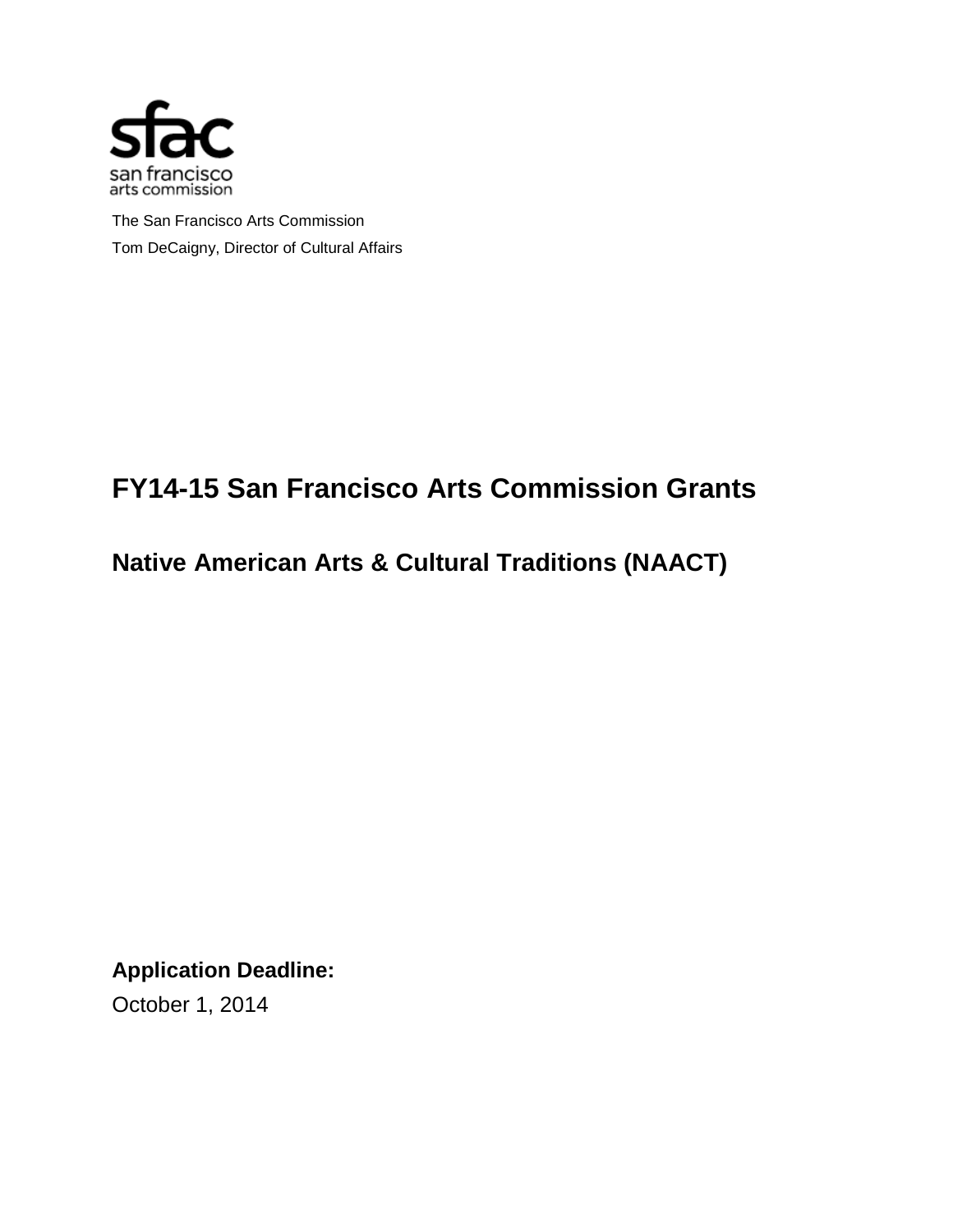

**San Francisco Arts Commission Grants FY2014-2015**

## **Native American Arts & Cultural Traditions (NAACT)**

**Application Deadline:** October 1, 2014

## **ABOUT SAN FRANCISCO ARTS COMMISSION GRANTS**

The San Francisco Arts Commission's grant making programs are committed to supporting and building cultural resources for our City's diverse arts communities. The SFAC stewards the Cultural Equity Endowment Fund, the Neighborhood Cultural Centers Fund and other City resources to foster the values and increase the impact of cultural equity and neighborhood arts. The SFAC supports San Francisco artists, arts organizations, and historically underserved communities through grants, technical assistance and capacity building, economic development, arts education initiatives and community-based Cultural Centers.

Native American Arts & Cultural Traditions grants are funded through the General Fund.

## **ACCESSIBILITY**

A translation of this grant application is available upon request; however, only applications in English will be accepted."

Una traducción de esta solicitud de subversión está disponible a petición; sin embargo, solamente se aceptarán solicitudes en inglés.

此拨款申请书的翻译版本将应请求而提供;然而,只有英文版本的申请书才会被接纳。

## **Translation Contacts:**

#### **Spanish:**

Robynn Takayama at 415-252-2598 or [robynn.takayama@sfgov.org.](mailto:robynn.takayama@sfgov.org)

Favor comunicarse con Robynn Takayama al 415-252-2598 ó robynn.takayama@sfgov.org para una traducción al español.

#### **Chinese:**

Esther Ip for a Chinese translation at 415-252-2536 or esther.ip@sfgov.org

```
请联系 Esther Ip 以获取中文翻译。 联系电话: 415-252-2536 或 电子邮箱:esther.ip@sfgov.org
。
```
## **Tagalog:**

Please call 311 for assistance.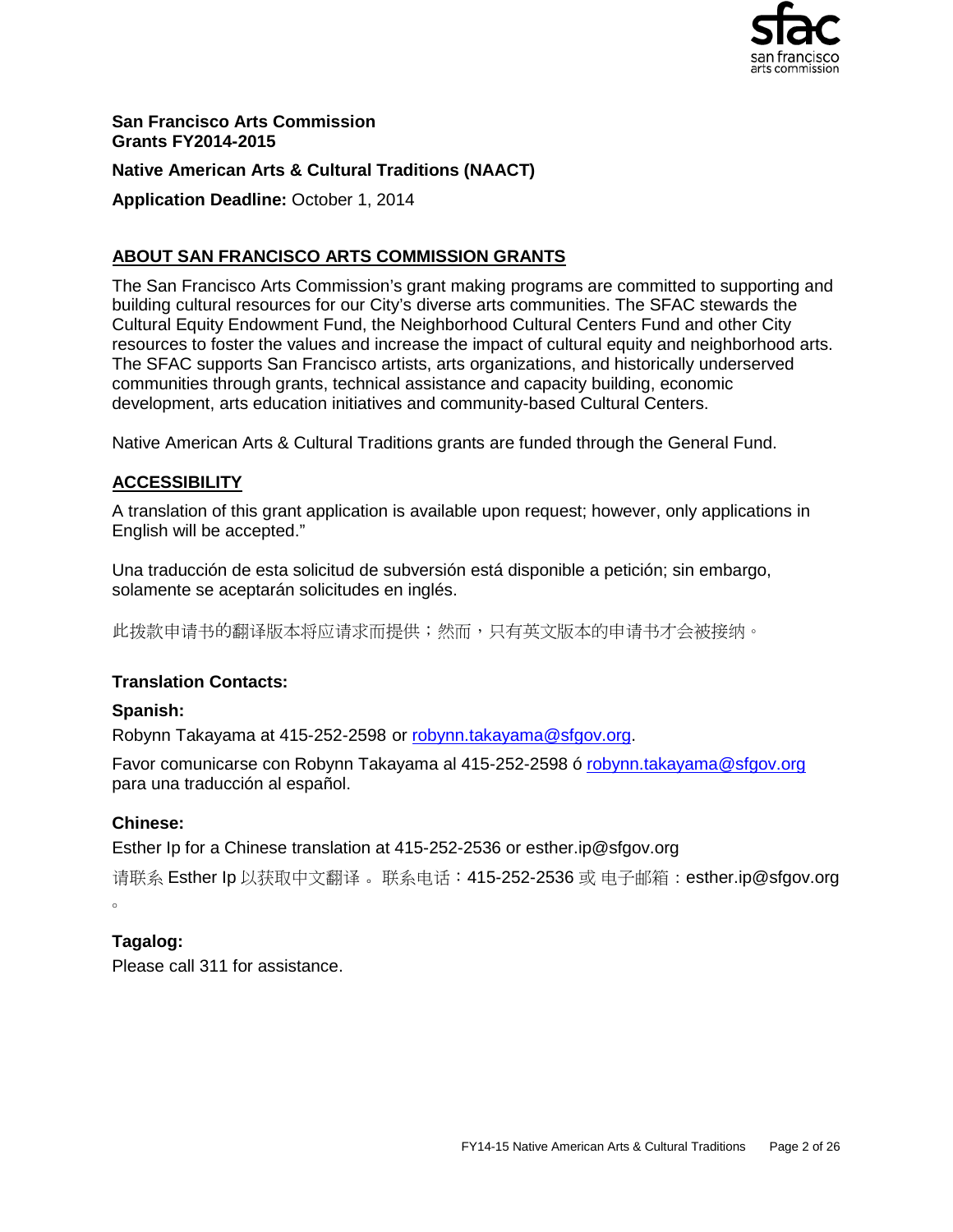

## **NATIVE AMERICAN ARTS & CULTURAL TRADITIONS (NAACT)**

The Native American Arts & Cultural Traditions grants program was launched in 2008 to provide a pathway for artists and organizations in San Francisco that focus on Native American arts and cultural traditions to access existing funding and technical assistance resources and participate in broader arts policy discussions.

Grants support projects guided by strong and capable Native American artistic leadership, in the wide spectrum of rich cultural traditions and contemporary artistic expressions that exist within San Francisco's communities. Grant goals are to provide opportunities for artistic exploration and growth for individual artists and organizations focusing on native American arts and cultural traditions, seed or strengthen systems that support Native American artists; and support arts, cultural, and educational activities that bring together artists with communities and audiences.

San Francisco Arts Commission grants acknowledge the Ohlone as the original people of these regional lands.

## **IMPORTANT DATES**

**Application Workshop:** For dates and locations, visit sfartscommission.org/ceg/grantprograms/

**Application Deadline**: October 1, 2014. Guidelines and application forms are downloadable from sfartscommission.org/ceg/grant-programs/.

**Application Review**: March 2015

**Award Announcement**: May 2015

**Grant Period**: July 1, 2015–June 30, 2016 (The proposed project or phase of project must take place within this period)

**For eligibility questions**: Robynn Takayama, [robynn.takayama@sfgov.org](mailto:weston.teruya@sfgov.org)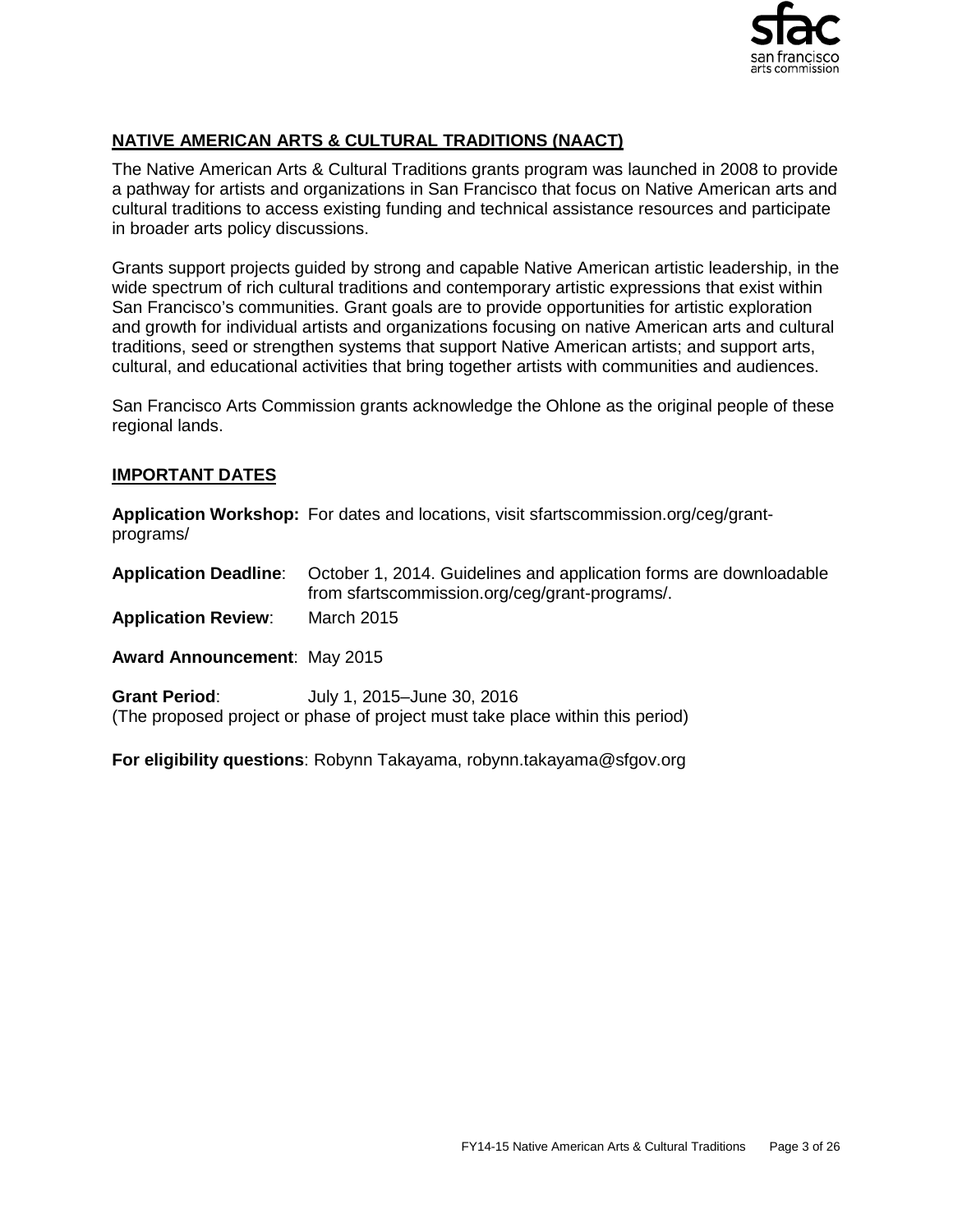

## **GRANT CATEGORIES**

Grant categories are slightly expanded versions of existing San Francisco Arts Commission grant categories that fund individuals and organizations in capacity building and project-based funding up to \$15,000.

## **INDIVIDUAL ARTISTS // GRANT AMOUNT:** \$5,000–\$7,500

Supports individual artists in the generation of new creative work as practice(s) of Native American cultural traditions and contemporary artistic expressions. Your proposal must include some form of public presentation.

**Examples of eligible projects:** Research, creation, and presentation of a new work; the invigoration of cultural traditions with presentation; training between master artists and identified apprentices with presentation.

## **PRESENTING THE ART // GRANT AMOUNT:** \$5,000–\$7,500

Supports culturally knowledgeable presenting, exhibiting, and/or educational programming of Native American artistic work and cultural traditions that engages specific communities and/or the broader public.

**Examples of eligible projects:** presentations or exhibitions of single or multiple artistic disciplines; arts festivals; creative development laboratories; documentation and archiving; educational activities and programs.

## **BUILDING SUSTAINABLE ARTS // GRANT AMOUNT:** \$7,500–\$15,000

Seeds or strengthens services and support structures for multiple artists to build the long-term arts and cultural programming capacity of organizations focusing on Native American arts and cultural traditions.

**Examples of eligible initiatives:** Seeding new or strengthening existing networks or service organizations whose mission is focused primarily on Native American arts and cultural traditions; developing a strategic or business plan; salaries for new arts program staff position(s); establishing an arts and/or cultural program in a service organization.

**Note:** This category is not intended to support general operating but can support expansion efforts.

## **MINI-GRANT // GRANT AMOUNT: up to \$1,000**

Supports Native American arts and cultural traditions based activities, cultural events, and educational programs. For Application Instructions, see page 15.

**Examples of eligible projects:** One-time events; recurring events like annual pow wows; short or long-term programs like workshops, classes, and educational programs.

## **FUNDING POLICIES**

- Applicants may apply to more than one category, but may submit only one application per category.
- An applicant may receive a maximum of two grants per grant cycle from the NAACT program.
- Projects must include at least one public engagement activity (exception for "Building" Sustainable Arts").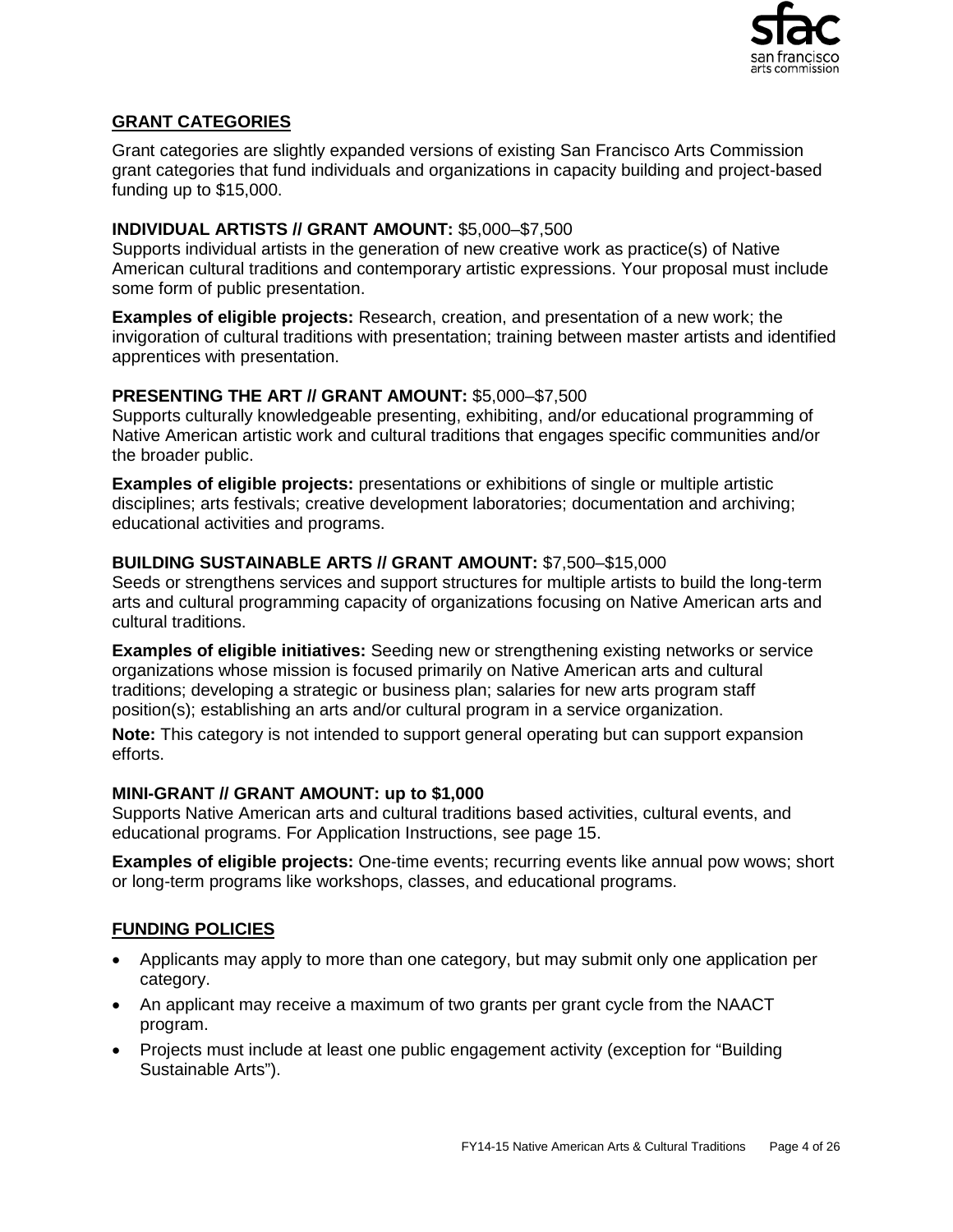

- Applicants may be awarded less than 100 percent but usually no less than 75 percent of the grant amount requested.
- No matching funds are required. Grant may pay for 100 percent of your project.
- The award of funds does not imply that SFAC or any other city agency will produce, exhibit, or present the art created. It is the responsibility of the applicant to secure a venue for public presentations or workshops.

## **FUNDING RESTRICTIONS**

- Projects receiving support from other SFAC programs.
- Projects from programs that are directly administered by other city agencies.
- Projects that will not have a presentation in San Francisco. You may conduct project research outside of San Francisco.
- Ongoing operating expenses or administrative costs that are not project-based. Funds can be applied toward covering an appropriate cost allocation of overhead expenses (such as salaries, office rental, telephones, supplies, etc.) that support project activities.
- Deficit reduction.
- Fellowships and scholarships.

## **APPLICANT ELIGIBILITY**

For the purposes of this grant "Native American" describes people with indigenous North, Central, and South American heritage as well as Native Hawaiians, Samoans, Marshall Islanders, and the indigenous people of Guam (whether enrolled, federally or nationally recognized, or not). Our definition of "Native American" comes from the "Discrimination by Omission: Issues of Concern for Native Americans in San Francisco," a report of the San Francisco Human Rights Commission, August 23, 2007.

Applicants are asked to describe their relationship to the community with which they identify, truthfully represent the basis for their knowledge, study, involvement, or other connection with Native American heritage, tribal affiliations, and/or the lineage of their traditional cultural practices in the application process, and if awarded, in the marketing of funded projects.

#### **For Individual Artists**

Check the box if:

- $\Box$  You are deeply rooted in and able to express Native American arts and cultural traditions, as reflected through your knowledge, study, involvement, or other connection with Native American heritage, tribal affiliations or practices.
- $\Box$  You have been a legal resident of San Francisco continuously since October 2012.
- $\Box$  You can document a two-year history of creating and presenting original works to the public.
- $\Box$  You are at least 18 years old.
- $\Box$  You will not be enrolled as a full-time student at the time of the application or during the grant period.
- $\Box$  You are in good standing for any grants previously received from SFAC. If you have defaulted on a grant, you are not eligible for funding until the term of your default has passed. See the Appendix for additional details on the default process.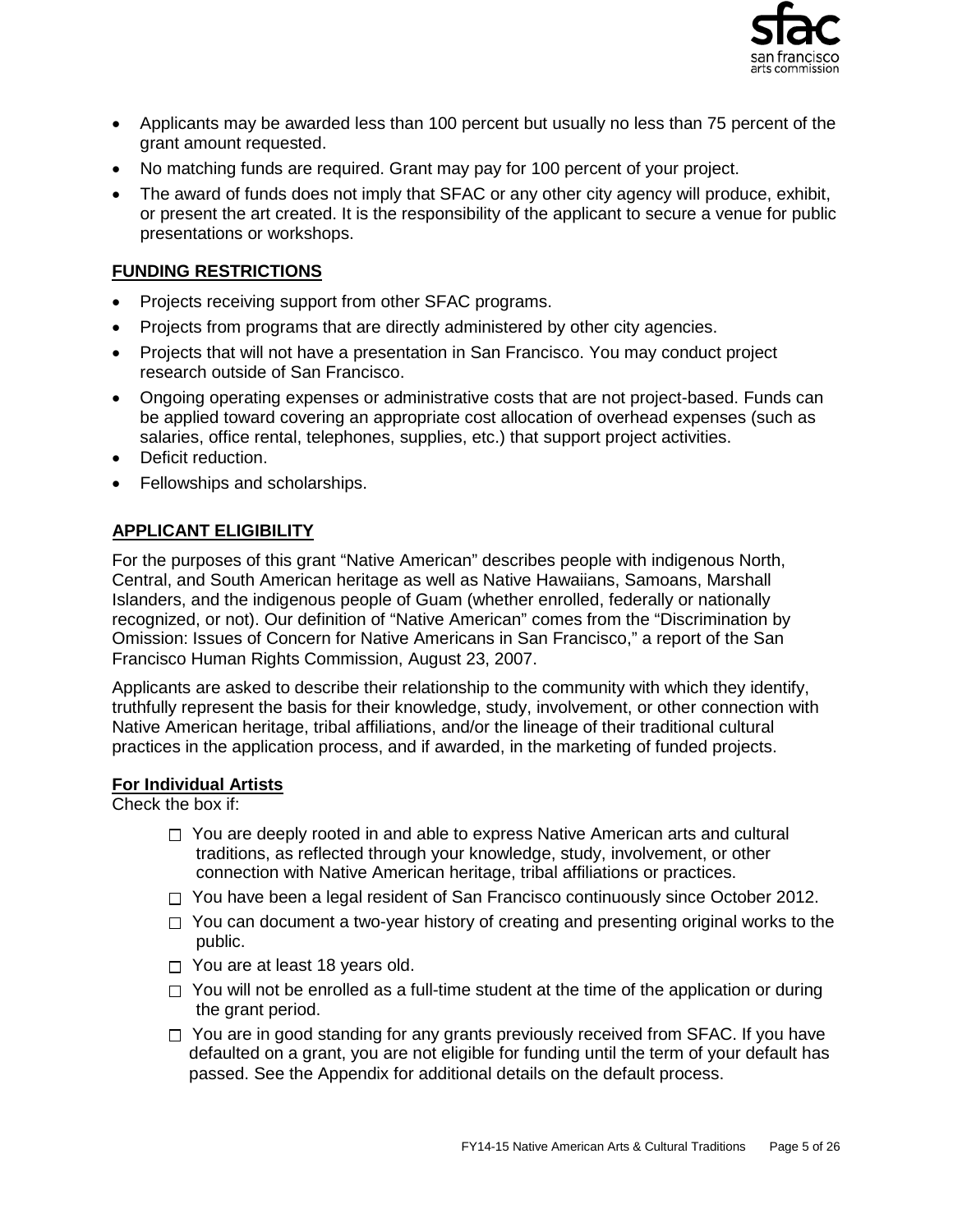

 $\Box$  You are willing and able to meet the requirements associated with receiving funds from the City and County of San Francisco, see the Appendix for more information.

## **All the boxes must be checked in order for you to apply for this grant.**

#### **For Organizations**

Check the box if:

- $\Box$  You are an organization focusing on Native American arts and cultural traditions or if your project is led by a an individual who is deeply rooted in and able to express Native American arts and cultural traditions as defined above.
- $\Box$  Your corporate address is in San Francisco. You have ongoing operations as an organization and a continuing existence and stable presence in the community.
- $\Box$  You have 501(c)3 tax-exempt status, or are a fiscally-sponsored project of a 501(c)3 tax-exempt organization.
- $\Box$  You have successfully completed at least two publicly accessible arts and/or cultural activities in San Francisco since October 2012.
- $\Box$  You are in good standing for any grants previously received from the SFAC. If you have defaulted on a grant, you are not eligible for funding until the term of your default has passed. See the Appendix for additional details on the default process.
- $\Box$  You are willing and able to meet the requirements associated with receiving funds from the City and County of San Francisco, see the Appendix for more information.

#### **All the boxes must be checked in order for you to apply for this grant.**

#### **APPLICATION REVIEW & APPROVAL PROCESSES**

Announcement of awards can take up to seven months from the deadline.

**Application Review:** SFAC staff process applications and sends them to panelists for review in advance of meeting. Prior to the review panel, you will receive an email containing information about the review schedule and instructions to attend the meeting. Please be sure that you include a working email address in your application materials. If necessary take steps to ensure that emails from SFAC are not lost in your spam filter. Panelists will convene to discuss applications and make funding recommendations.

**Application Review Panelists:** Grant review panelists reflect the diversity of San Francisco and Native American communities and have knowledge about the arts, indigenous culture and field-wide issues.

**Attending the Panel Review:** Most SFAC panel meetings are open to the public. A time schedule of each panel meeting is emailed to applicants in. Please be sure that you include a working email address in your application materials. Take steps to ensure that emails from SFAC are not lost in your spam filter. Applicants are welcome to observe the meetings, but should not engage in discussion with the panelists or SFAC staff during the panel. Many applicants find it insightful to listen to the discussions of applications because the panelists are seasoned professionals.

**Funding Recommendations:** Based on an evaluation of the proposals, panels make recommendations for funding and grant amounts. Grant amounts are either the full amount of the grant sought or a substantial portion of the requested grant—usually not less than 75 percent.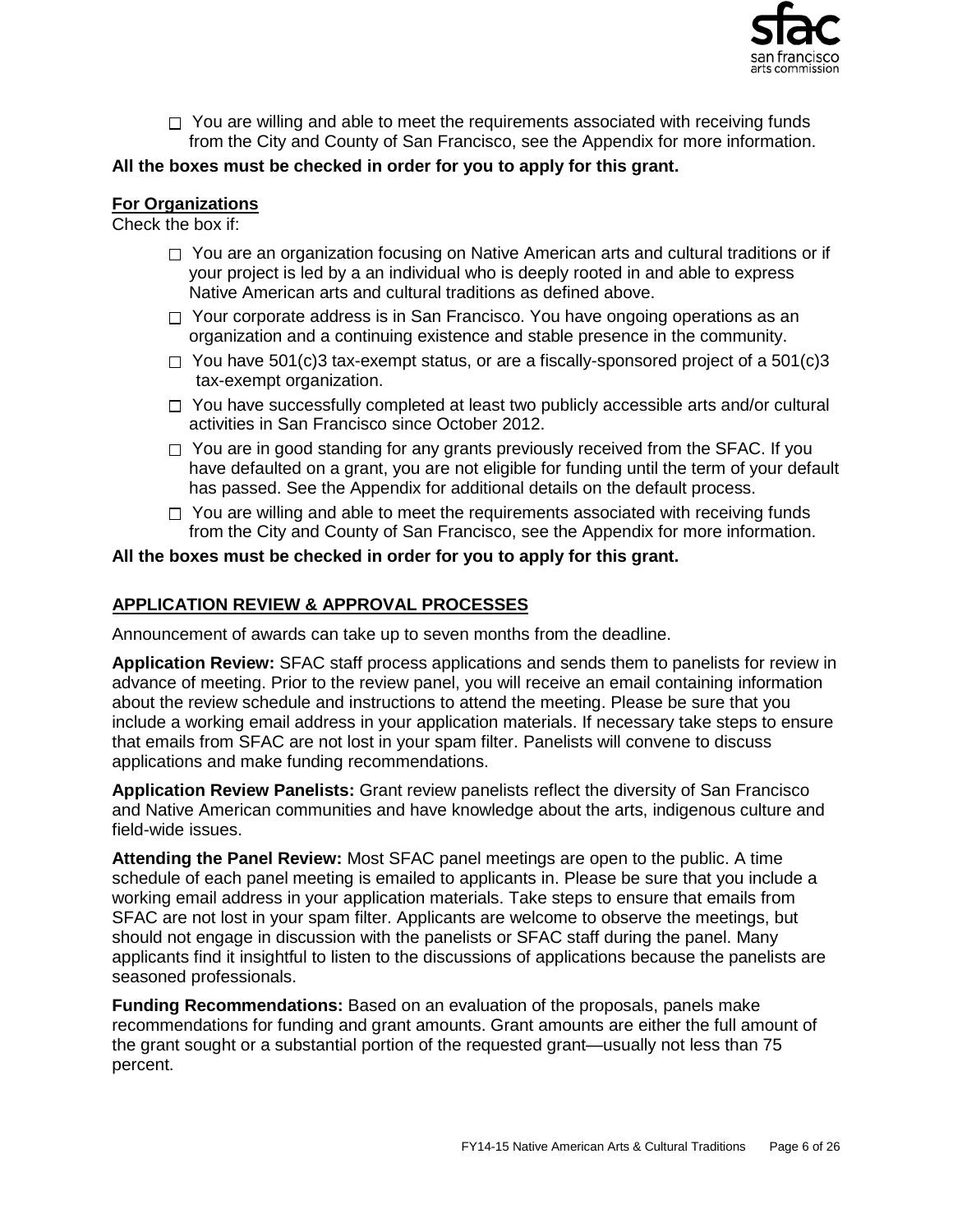

**Panel Notes:** SFAC staff takes notes on panel comments during deliberations. You may contact SFAC staff to obtain panel comments within one or two months of the grant award/decline notification.

**Arts Commission:** Panel recommendations are subject to the approval of the Arts Commission. Recommendations are usually first reviewed by the Community Arts, Education & Grants Committee, then by the Full Commission. Meetings of the Commission are public. The schedule, agenda, and minutes are available on the Arts Commission website at http://www.sfartscommission.org.

**Grant Awards:** Notifications will be mailed. Award letters will include instructions about contracting procedures. Also see Appendix B: Managing Your Grant Award & Required Documentation.

## **EVALUATION CRITERIA**

- Applications are reviewed against criteria that are developed based on the purpose of each category.
- Applications that best meet the review criteria are recommended for funding.
- Applications are evaluated in a public peer panel review process. Grant review panelists will be scoring your application based on each of these criteria.

## **INDIVIDUAL ARTISTS**

- **Artist's history and/or promise**
	- Strength of the applicant's artistic history and accomplishment.
	- Artistic potential of the applicant.
- **Project merit**
	- Clarity, originality, and depth of project concept or ideas.
	- Soundness of the plan and ability of artist to develop and present the work.
	- Potential of the project to further the artist's creative exploration and growth.
- **Public benefit**
	- Potential of the project to reach a substantial audience and/or potential of the project to reach a critically underserved audience.
	- Potential to stimulate community understanding and appreciation of the art form.

## **PRESENTING THE ART**

- **Quality of the proposed art project**
	- Quality of the proposed art project, including its curatorial or artistic vision, and programming.
	- Qualifications and experience of artists providing creative leadership for, or involved in, the project.
	- Potential of the project to further the organizer's or the organization's growth, mission, and vision.
- **Impact on the target audience**
	- Whether a large audience, or a smaller audience drawn from a specific community, is likely to be well-served and enriched by the project.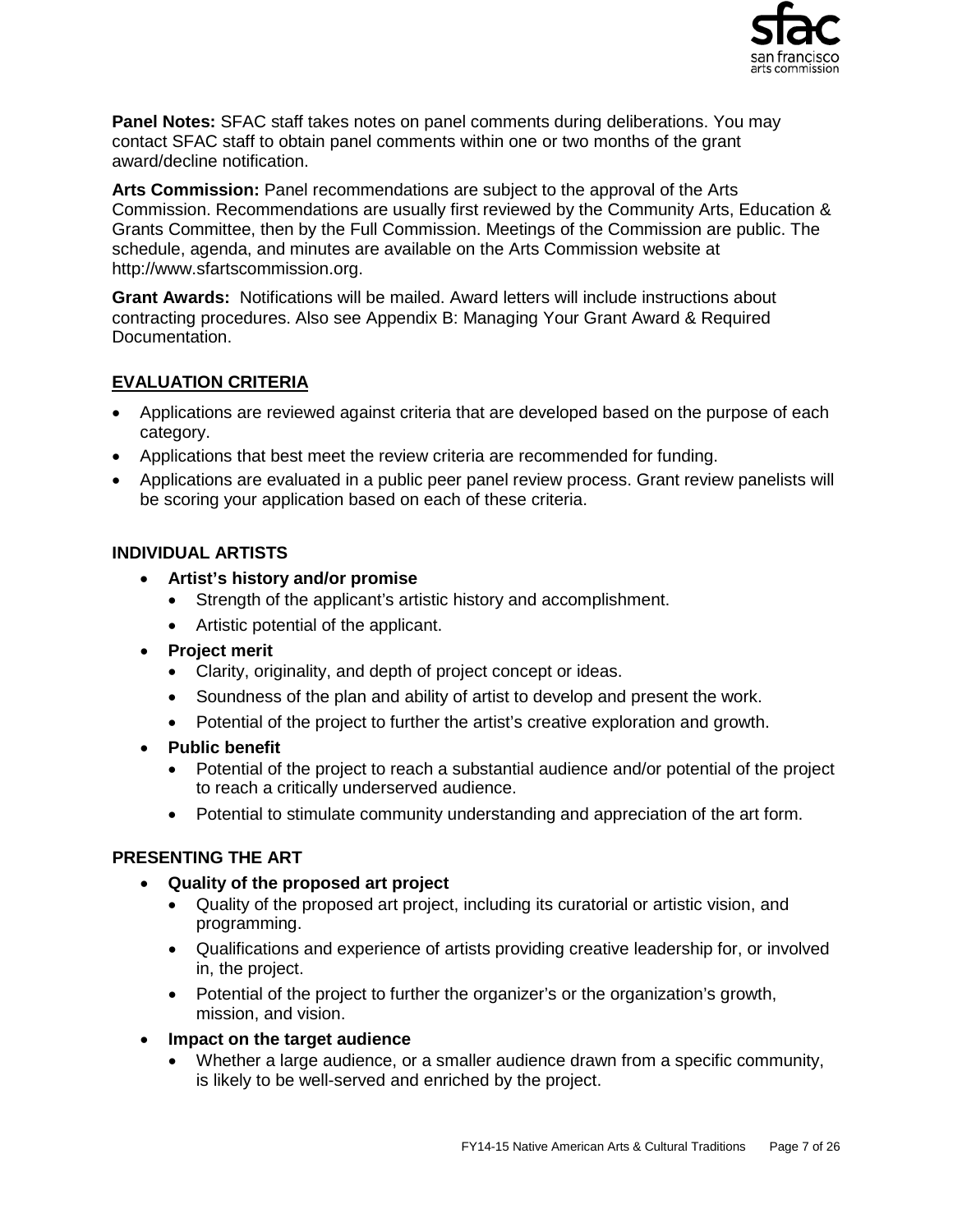

- Soundness of the applicant's plans for securing the desired audience or project participants.
- **Ability to implement the proposed project**
	- Clarity, soundness, and feasibility of the project goals, implementation plan, and project budget.
	- Applicant's history, or demonstrable capabilities, of carrying out projects of a similar scope and scale.
	- Applicant's administrative capacity and ability to implement the proposed project, including the qualifications and experience of the organizers providing project management leadership.

## **BUILDING SUSTAINABLE ARTS**

- **Quality of programming and relationship with community**
	- Quality of artistic and cultural programs, including equitable support of artists.
	- Demonstrated substantial and continuing support from the community served for artistic and cultural programs.
- **Project merit**
	- Potential of the proposed initiative to make a notable, long-term and sustainable change in services and support for artists, arts and cultural organizations, and their communities.
	- How well the proposed initiative addresses the applicant's assessment of its own needs and its community's needs.
- **Ability to implement the proposed initiative**
	- Clarity, soundness, and feasibility of the proposed initiative, implementation plan, and project budget.
	- Applicant's capacity and ability to implement the proposed initiative, including the qualifications and experience of the artists and administrators providing leadership; and the ability to gather the human, financial, and other necessary resources.

## **APPLICATION INSTRUCTIONS & REQUIREMENTS**

Submit requested materials only. Excess materials and materials submitted in incorrect formats will be removed.

- **1. Application Checklist**
- **2. Application Form** Document must be submitted with applicant signature.
	- **3-Year Average Chart***:* Indicate your organization's cash income and expenses for the last three completed fiscal years.
		- o Indicate your last three completed fiscal years.
		- o If you have a deficit, indicate that by putting a minus sign in front of the dollar amount (e.g. If you have a deficit of one hundred dollars, write it out as "-\$100").
		- o Any surplus or deficit from one year must be added to the Accumulated Surplus/Deficit of the next year.
		- o If you have received significant non-cash donations of materials or services, put the dollar value of those donations in the "Significant In-Kind" row at the bottom.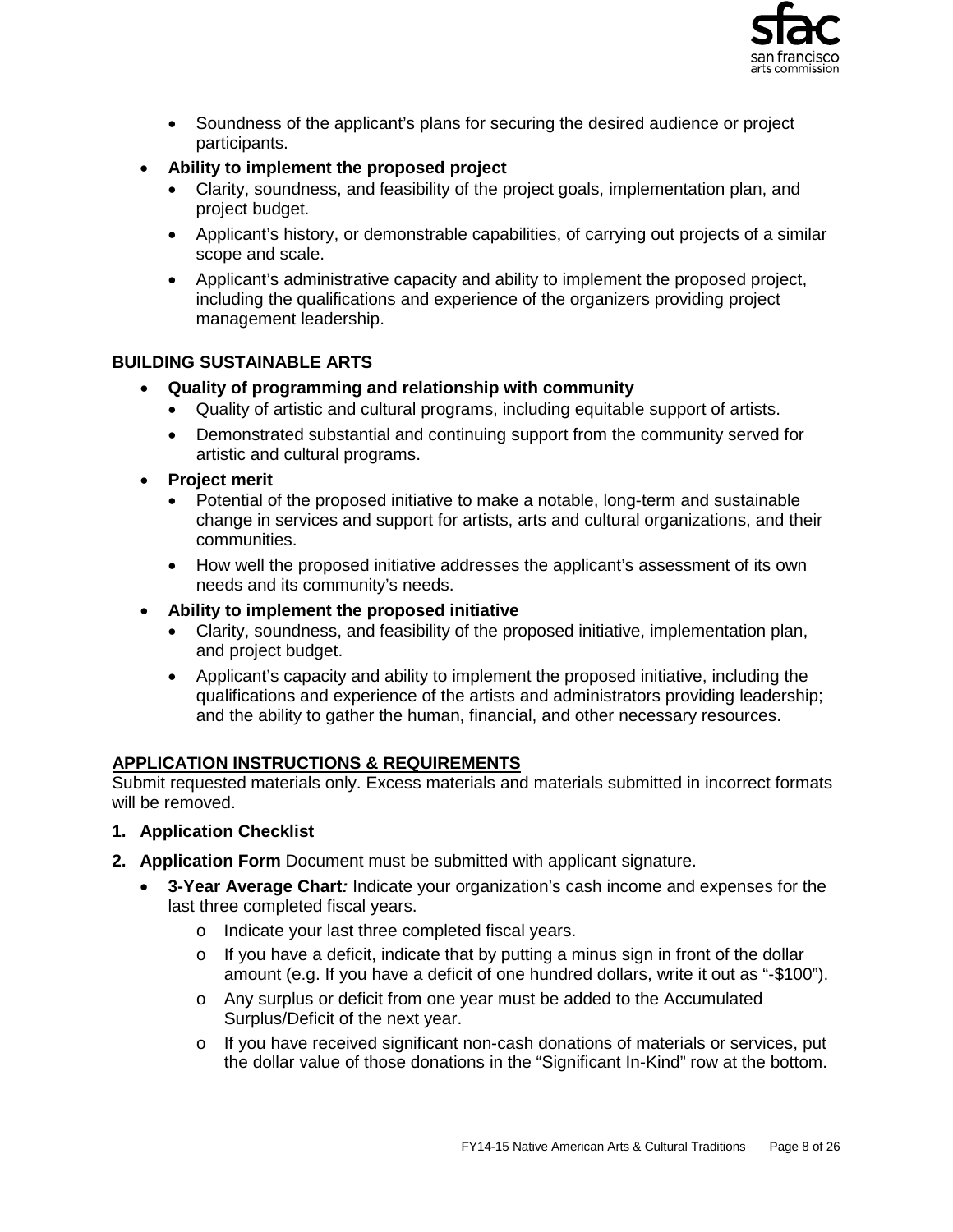

- o Significant In-Kind: dollar amounts should not be added or subtracted from any other amount on this grid and should not be carried over from one year to the next.
- o Capital Campaigns: Separate those funds from your organization's operating budget and enter into a separate row.
- $\circ$  Reserve Fund: If you have a reserve fund separate from your surplus, specify the amount and policy of use in the budget notes for the Organizational Budget or California Cultural Data Project profile.
- o Fiscal Sponsors: If your organization serves as a fiscal sponsor, separate the operating budgets of the fiscally sponsored projects from your organization's operating budget.
- o Indicate which years are your last three completed fiscal years.
- **3-year Average Budget Narrative:** Summarize the reasons for significant variances, surpluses/deficits, etc. In the budget notes, include details on how the surplus/deficit developed and the planned use of the surplus or plans to address the deficit.
- **3. Project Narrative.** There is no form. Be sure to put the name of the applicant in the upper right corner of each page. Overages in the number of allowable pages will be subject to removal.
	- **Individual Artists** and **Presenting the Art**
		- o Three page maximum.
		- o Use Arial font, 11-point font size, 1" margins, and single line spacing.
	- **Building Sustainable Arts**
		- o Four page maximum.
		- o Use Arial font, 11-point font size, 1" margins, and single line spacing.

## **4. Project Budget**

- PLEASE TYPE.
- Refer to the maximum grant request for each category.
- Cash only. Detail any in-kind support in Budget Notes.
- The total project budget may be greater or less than the maximum grant request.
- Be sure that your project is realistic and accomplishable with the amount of funds.
- The Project Budget is the financial plan for your project, and can be particularly helpful for "concretizing" your project narrative and identifying what you consider priorities.
- On a separate column, you are asked to indicate the specific items for which the SFAC grant will be used.
- Project budgets should not project a deficit or surplus. Project income and expenses should equal.
- **5. Budget Notes** help panelists understand how you arrived at your amounts, and explain external or unusual factors in your decision-making process. The following points will help you in developing a clear budget with notes:
	- PLEASE TYPE
	- Numbers in your Budget Notes must correspond with the line item numbers on the Project Budget.
	- Be as detailed as possible in your Budget Notes and explain how the numbers are derived. For instance, when explaining admissions, identify the number of people you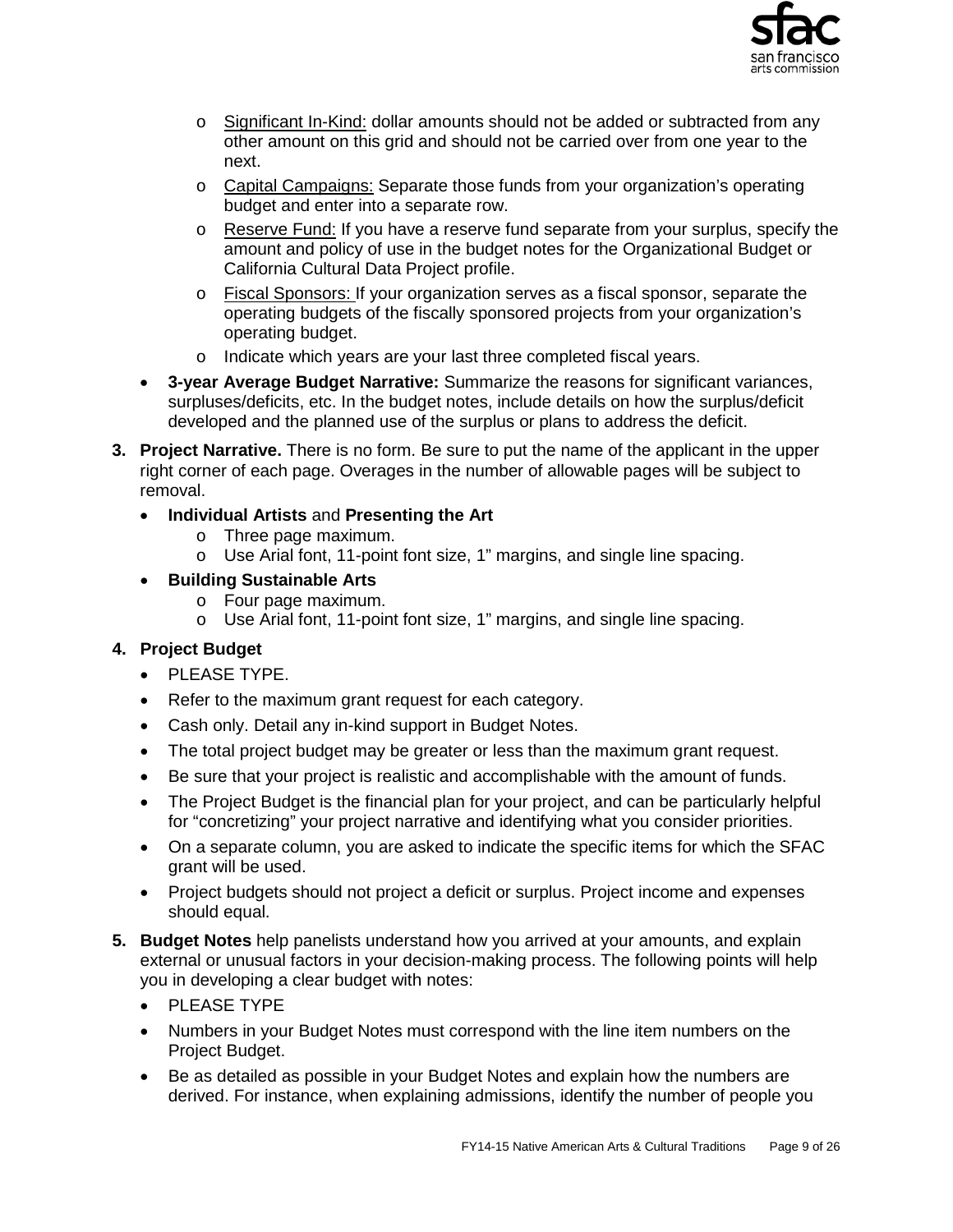

expect to attend and ticket prices. Therefore, a budget note for \$3,600 in Project Budget LINE 1 Admissions will have a corresponding note: 1. Admissions: estimating 80 percent sold of 100-seat capacity over 3-nights with tickets priced at \$15.

- In-kind support should NOT be included in your Project Budget. Instead, detail the inkind support in the Budget Notes. In-kind support is defined as any non-monetary materials or services donated to your project.
- If you identify other funding in your Project Budget, detail your plans to obtain it. This includes: identifying existing and potential sources; state the status of the support (i.e., secured, pending, to apply/solicit); and if you've had previous success with the specific support sources.
- Detail any sizable income or expense items.
- **6. Bios of Key Project Personnel** (if applicable). Provide a one-paragraph bio of each of the collaborators/principle artists/key project personnel. Include specific project roles and responsibilities.
- **7. Individuals:** 
	- a. **Curriculum Vitae**. Submit a maximum of two pages for your current C.V. or resume that lists artistic activities, accomplishments, and training.

## **Organizations:**

- a. **California Cultural Data Project Funder Report (CCDP):** Submit the San Francisco Arts Commission NAACT Funder Report for the three most recently completed fiscal years. This report is generated by the applicant from the CCDP website (www.culturaldata.org) and emailed with the application. The three years of data should be included in a single report—do not submit a separate report for each year.
- b. **Board of Directors List.** Note each board member's affiliation, contact information, and number of years of service on the Board. If you are a fiscally sponsored project and you have an advisory committee, note each member's affiliation and number of years of service.
- **c. Staff Members List.** Add a "V" next to the name of each volunteer and a "P" next to the name of each person who will be paid.

## **8. Artistic Work Samples**

Fill out the Work Sample Description form in accordance with the instructions. Remember, material and time limits are strict. Panelists will review your artistic work samples in advance of the panel meeting.

Choose and submit samples that:

- Are exemplary of your work.
- Demonstrate your skill in the art form(s), manifestation or treatment of ideas, etc.
- Are high production quality, with clarity of sound and picture.
- Are recent (from the last two years whenever possible).
- Are relevant to the proposed project.
- Show an excerpt of the work-in-progress if your proposal refers to a project already underway.

Include a Work Sample description to contextualize each work sample by stating disciplinespecific and pertinent information: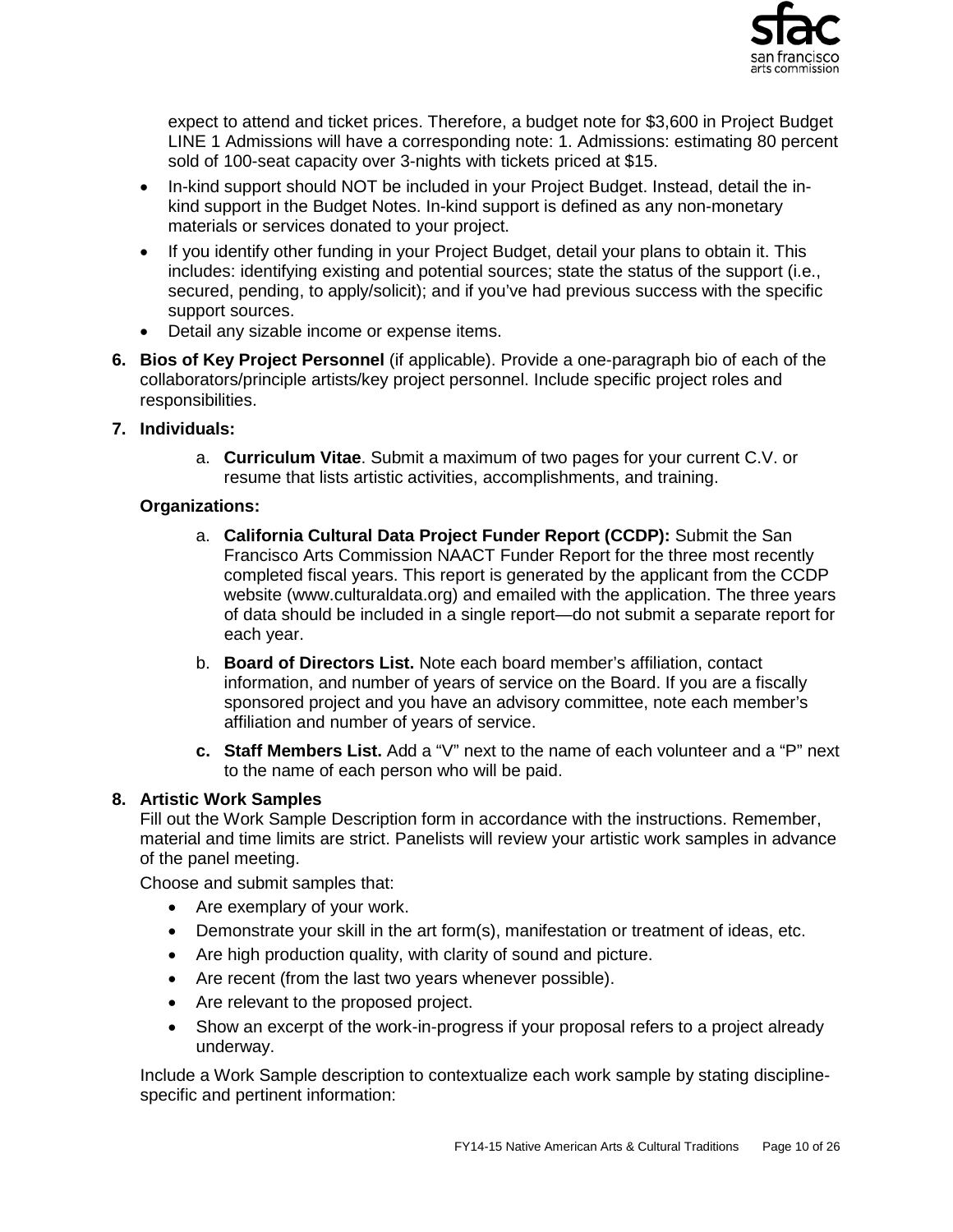

- Title, date, venue, length of work, dimensions, medium.
- If the work was done in collaboration with other artists, state your role in the production.
- Explain the sample's relevance to your proposed project if: (1) the proposed project is a major departure from the style, genre, or discipline presented in your work sample; (2) the sample document is a work-in-progress; or (3) the work is that of a collaborator.

Follow work sample preparation instructions and limits by media type:

- 1. Work samples must not add up to more than four minutes of playback time. You may submit a combination of media formats, but are limited to two media types. Samples should not be less than one minute to show the arc of movement, complete thought, or sufficient grasp of a theme of work. For example, you may combine to include: a one-minute song and a three-minute video; four images and two-minutes of video; or two two-minute songs.
- 2. Include instructions and time-stamps that cue panelists to the portion you want played.
- 3. File name protocol: When submitting work samples as attachments to your email submission, please use the protocol to name your files in the order that they should be reviewed. The numbers should correspond to the order they are listed on the Work Sample Sheet: 01\_Applicant's last name\_title of work. For example: "01\_García\_San Francisco.jpg"
- 4. Smaller work sample files may be attached to the submission email as long as the total email is under 30MB. Accepted file types are:
	- **audio** (MP3 only; four minutes maximum, two minutes if combining with another media) Bit rate (compression) is recommended at 128 kbps; max: 320kbps.
	- Each track under 10 MB • **images** (JPG or embedded in PDF; eight maximum, four if combining with another media) 1920 pixels on the longest side. 72 dpi. Each image under 2.5 MB

File names should follow protocol (01\_García\_San Francisco.jpg)

• **film treatments, literary manuscripts and publications** (PDF only) Each file must be under 10 MB.

Publications must be scanned and submitted as an electronic document ten page maximum for literary works and film treatments (five pages if combining with another media)

20 page maximum for play scripts (ten pages if combining with another media)

- 5. Larger files, and video files must be hosted on personal website, a Dropbox.com public folder, or Vimeo.com. We recommend Vimeo over YouTube because it offers much more control of quality, layout, and lacks advertisements. Forums and "Film School" articles are also particularly useful to new users.
- 6. Provide URL and any navigation information or passwords.
- 7. Always test your final work sample before submitting.

## **NARRATIVE INSTRUCTIONS**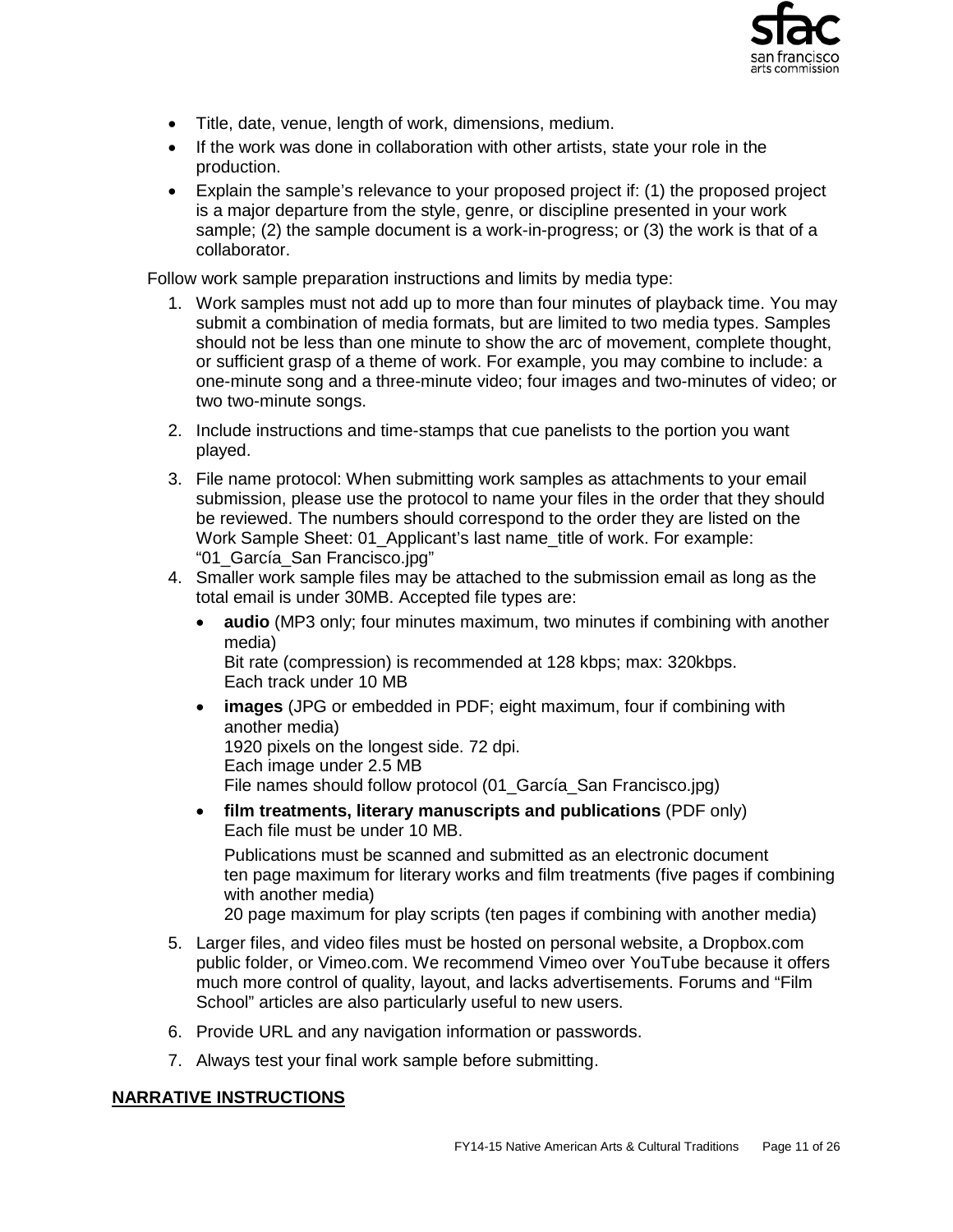

For the following grant categories, there are specific questions to guide you in describing your proposed project. Remember that not everyone on the application review panel will be familiar with you or your organization, so provide detailed information.

## **FOR INDIVIDUAL ARTISTS**

## **Your Artistic Vision and Practice**

• Describe your current work as an artist. You may include: a description of your artistic disciplines and/or cultural traditions, and your creative process. How long you have been working? Do you work in a way that involves community in your creative process?

## **Your Project**

- Describe your project in detail including the specific project activities and what you want to accomplish.
- Describe your public engagement activity.
- Provide a timeline for the implementation of the project.
- Other questions that may be relevant: if you are addressing specific needs, issues, or concerns in your community, what are they? If other people are involved, who are they?
- Explain the importance of the project to you. How will this project help you grow as an artist? Why is this project relevant and important at this time? Is there a special uniqueness about the project? If so, what is it?
- How will you document this project? How will you know the project is successful?

## **Your Audience**

• Describe your audience and who you want to engage with your work. How will you reach them (such as marketing and outreach)? How does your activity help your audience better understand your art or cultural tradition?

## **FOR PRESENTING THE ART**

## **The Applicant:**

- **If you are an artist and/or a curator:** 
	- o Briefly describe your work. You may include: a description of your curatorial vision and practice, how long you have been working, and highlights of past activities that show your ability to carry out projects of a similar scale.
- **If you are an organization**:
	- o Provide your mission statement and beginning date of operations. Briefly describe your programming and its target communities. Provide highlights of past activities that show your ability to carry out projects of similar scale.
	- o Describe the communities your organization serves with its programming. Do you work in a way that involves community in your creative process and/or how your organization runs? How?

## **The Project:**

- Describe your project in detail. What do you want to accomplish? How will you know the project is successful? What is the curatorial vision and selection process? If you are addressing specific needs, issues, or concerns in your community, what are they? What are the specific activities of your project? Who is providing the artistic and administrative leadership?
- How does this project support your curatorial career or the organization's mission and future plans?
- Describe the public engagement activity.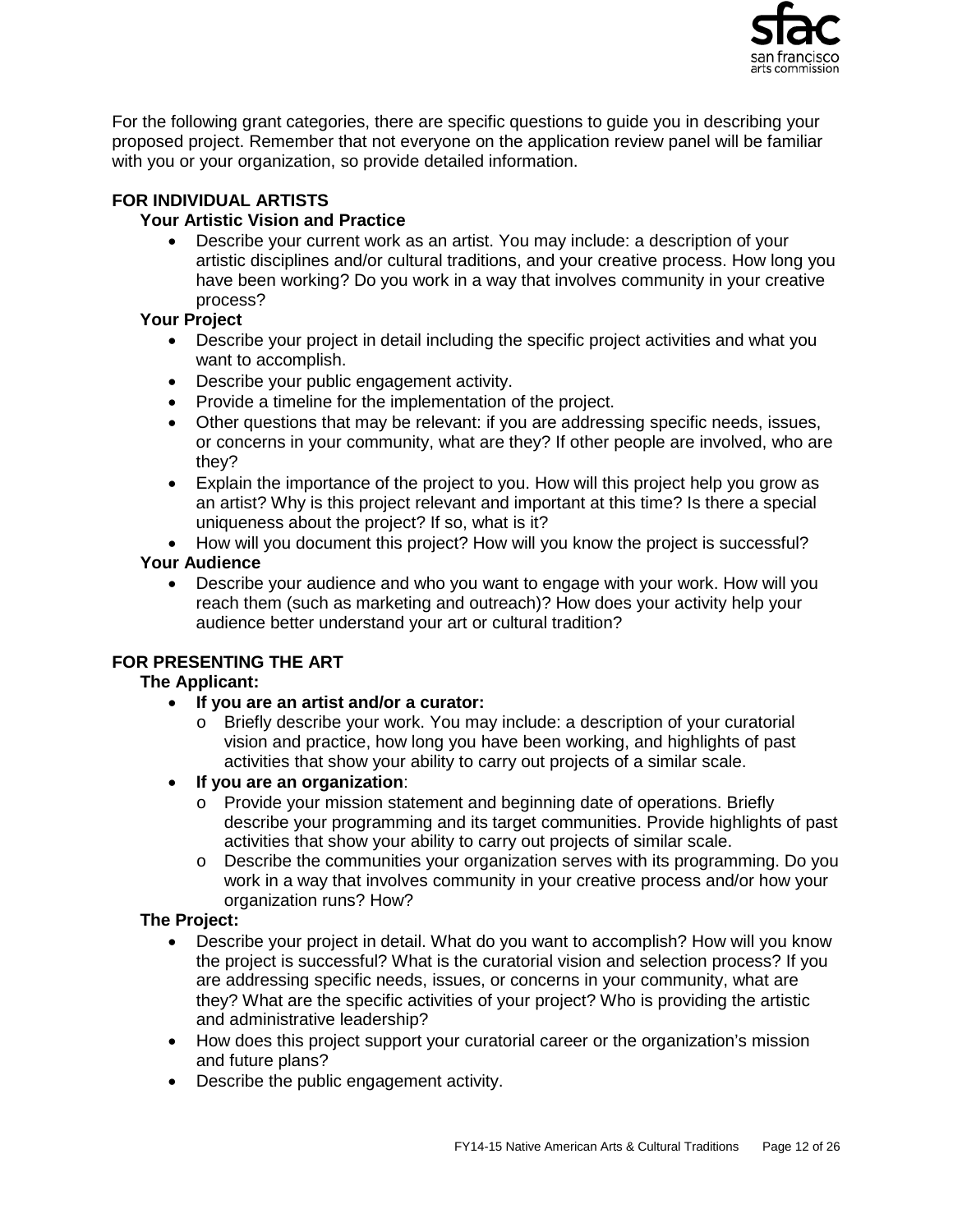

• Provide a timeline for the implementation of the project.

## **The Target Audience and Outreach:**

• Describe the audience or community for the proposed project. Describe your outreach to your audience. How does your activity help your audience better understand the art or cultural tradition of the project?

## **The Project Impact:**

• Why is this project important to you or your organization and to your community? Is there a special uniqueness about the project? If so, what is it?

## **FOR BUILDING SUSTAINABLE ARTS**

## **The Organization:**

• Describe the organization including the mission statement and beginning date of operations. Briefly describe your programming. Provide highlights of your history and past activities that show your ability to carry out this initiative.

## **The Community(ies)**

• Describe your target community(ies). How do you engage your community in the way your organization runs?

## **The Project/Initiative:**

- Describe your initiative and planning process in detail.
- What is the current state of your organization and what do you want to accomplish? What are the specific steps you will take? How will you know if the initiative is successful?
- What are the specific needs, issues, or concerns in your organization and community that this initiative is addressing? Why is this initiative important to your organization and to your community at this point in time? Is it part of a larger plan or community movement?
- Who is providing the artistic and the administrative leadership? Describe your decision-making process.
- Who are your key stakeholders and how will you involve them in your initiative?
- What is your experience in and plan for securing the necessary human, financial, and other resources to ensure the success of the initiative?
- Provide a timeline for the implementation of the project.

## **SUBMITTING YOUR APPLICATION PACKET**

• Email complete application and additional attachments as **a single, compiled .pdf document** to:

> **sfac.grants@sfgov.org by 11:59 p.m. PST on October 1, 2014.**

- Include "**15NAACT: (applicant name)**" in the email subject line. *Example – 15NAACT: San Francisco Traditional Arts Festival*
- An automated response confirming receipt will be sent. Please hold on to this email for your records.
- Do not send questions or correspondence to the sfac.grants@sfgov.org email address. This account is not monitored for messages other than applications.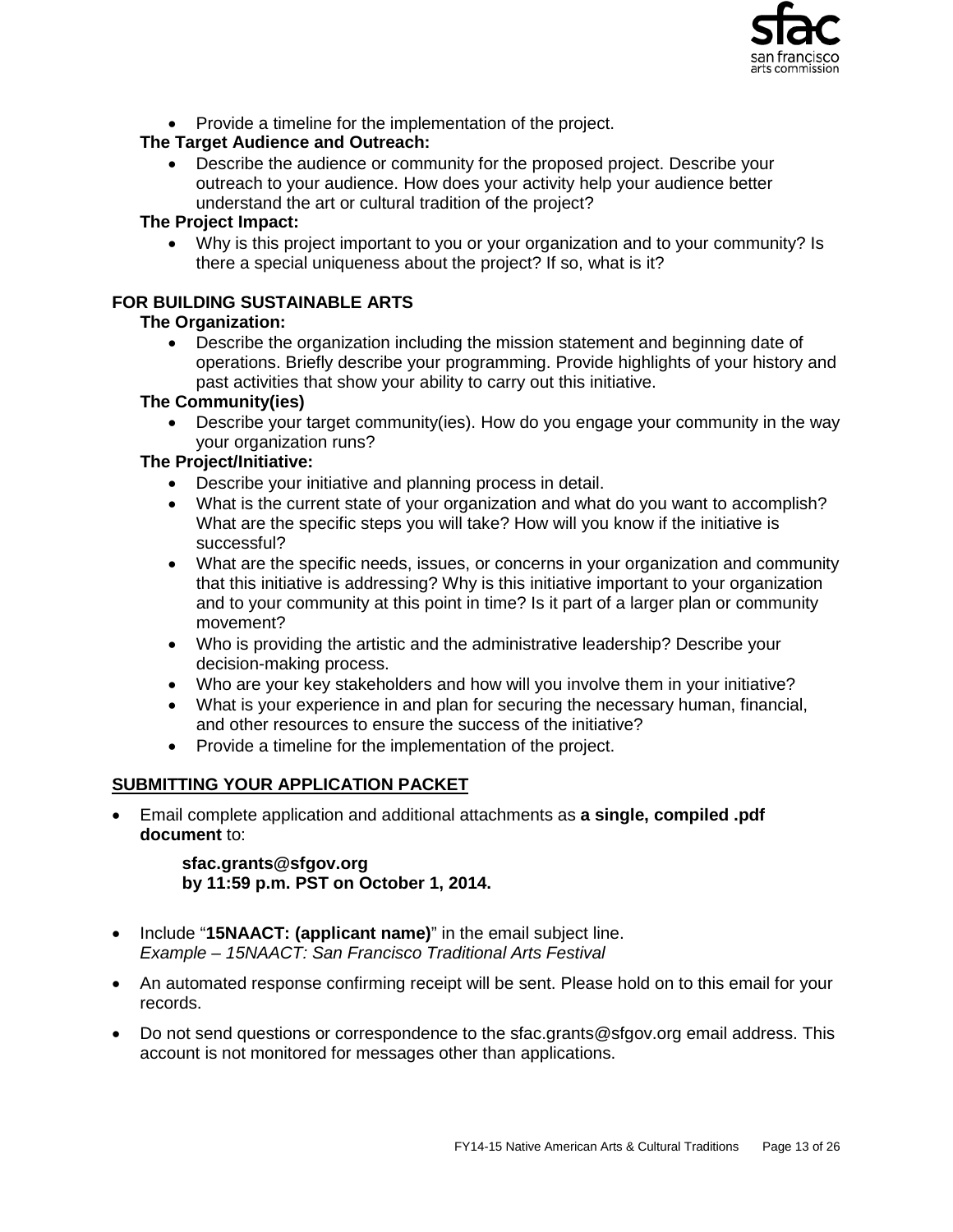

• **Applications must be received by email. Hard copy, postal mail, and faxed applications will not be accepted**. All applications must be emailed by October 1, 2014. In fairness to others, **we cannot accept late or incomplete applications**. An application may be deemed incomplete and ineligible if the individual or organization does not provide the complete set of information in the appropriate format by October 1, 2014. **No deadline extensions will be granted.**

## **MINI-GRANT INSTRUCTIONS**

Mini-grants support artists and organizations providing arts and cultural traditions-based activities, cultural events, and educational programs within Native American communities. Grant awards are up to \$1,000.

The application package and contracting process are much simpler.

Review criteria

- Quality of the proposed art project
- Qualifications and experience of artists providing creative leadership for the project
- Benefit for the target audience/community
- Ability of the applicant to implement the proposed project, including providing necessary resources

#### **APPLICATION PACKAGE**

Submit a single, compiled .pdf containing the following:

## **Application Form**

**Fiscal Sponsor Form**, if applicable

**Project Narrative.** In no more than two pages, please describe your project in detail. Use Arial 11-point font and single line spacing.

Please answer the questions that are appropriate to your project:

- What is the project? What are you hoping to accomplish with the project? When will it take place?
- Who are the artists involved and what will they be doing? You may wish to provide a brief bio of the artist(s).
- Who is the audience or community that will participate? How will you reach them?
- What is your role? What are the resources that you are providing? What is your experience with this type of project?
- How does this project benefit you and your community?
- What specifically will grant funds be used for?

**Proiect Budget.** Please create a simple budget that explains how you will spend the money you are requesting and list any other sources of project income.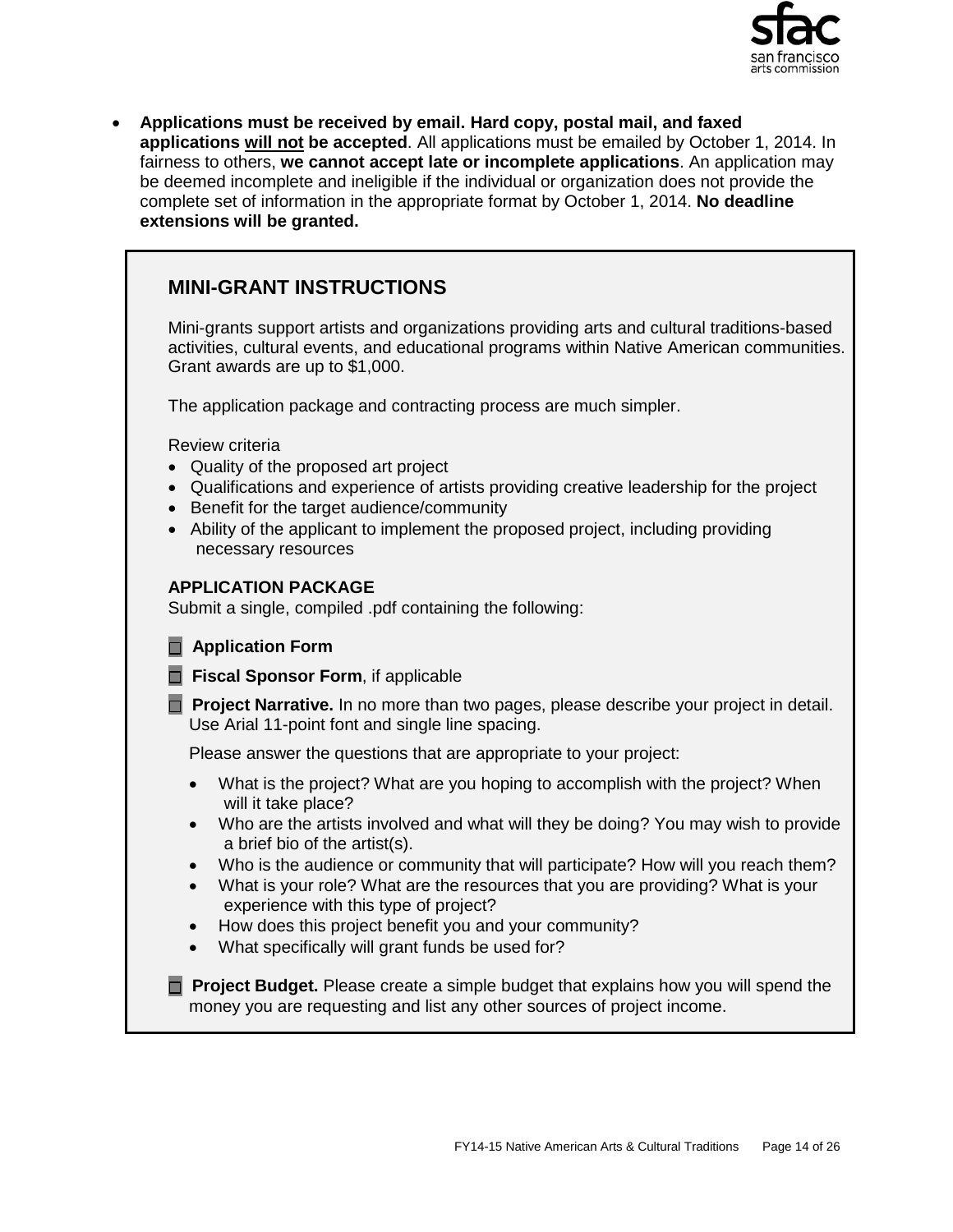

## **APPLICATION CHECKLIST**

GRANT APPLICANT

Submit a single, compiled .pdf containing the following documents in the order listed:

- □ Application Checklist
- □ Application Form
- □ IRS Tax Determination Letter, if you or your fiscal sponsor has never received a SFAC grant.
- □ (For organizations) Fiscal Sponsor Form, if applicable.
- □ Project Narrative
- □ Project Budget
- □ Budget Notes
- □ Biography of Key Project Personnel, if applicable
- □ (For individual artists) C.V. or Resume
- □ (For organizations) California Cultural Data Project Funder Report
- $\Box$  (For organizations) Board of Directors list. If fiscally sponsored, submit the Advisory Committee list.
- For organizations) Staff Members list
- □ Work Sample Description
- □ Artistic Work Sample, if attached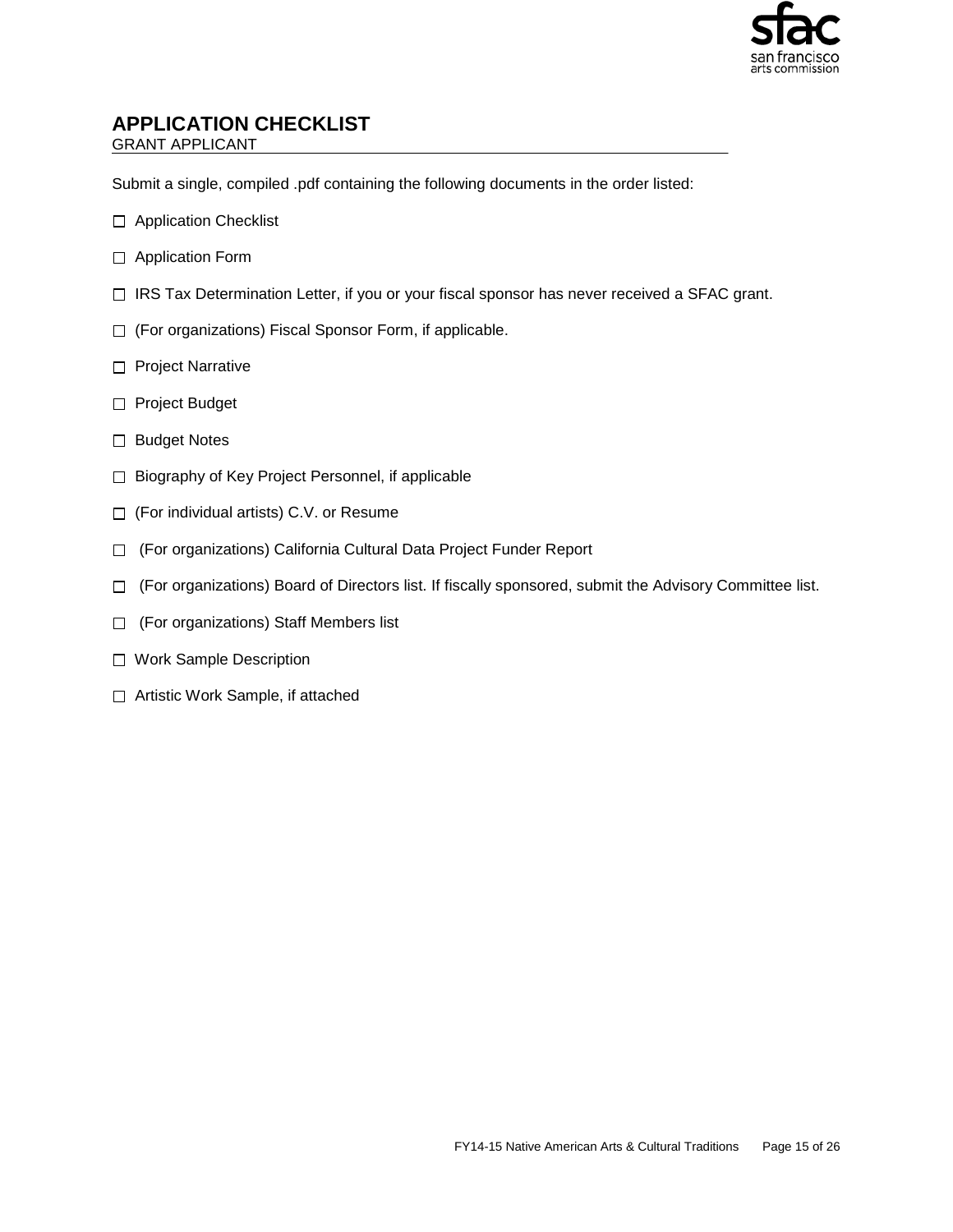

## **APPLICATION FORM**

 $\Box$  INDIVIDUAL ARTISTS  $\Box$  PRESENTING THE ART  $\Box$  BUILDING SUSTAINABLE ARTS  $\Box$  MINI-GRANTS

#### GRANT APPLICANT

LEGAL NAME, IF DIFFERENT

CONTACT PERSON + TITLE

#### CORPORATE ADDRESS

MAILING ADDRESS IF DIFFERENT<br>  $\begin{array}{ccc}\n\Box & \text{CHECK IF NEW ADDRESS} & \text{C} \\
\end{array}$  $\Box$  CHECK IF NEW MAILING ADDRESS

DAY PHONE MOBILE FAX<br>EMAIL WEBSITE

WEBSITE PROVIDE A VALID E-MAIL. PANEL NOTICES AND IMPORTANT GRANT INFORMATION WILL BE

SENT TO THIS E-MAIL.

NUMBER OF THE SUPERVISOR'S DISTRICT WHERE YOUR OFFICE IS:

NUMBER OF THE SUPERVISOR'S DISTRICT WHERE YOUR PROPOSED ACTIVITIES WILL TAKE PLACE:

YOUR DISTRICT NUMBER CAN BE FOUND AT: HTTP://PROPERTYMAP.SFPLANNING.ORG/?&NAME=SFFIND&SEARCH=

#### **RELATIONSHIP TO INDIGENOUS COMMUNITIES**

WHICH INDIGENOUS COMMUNITIES DO YOU IDENTIFY WITH OR FOCUS ON?:

PLEASE DESCRIBE THE BASIS FOR YOUR KNOWLEDGE, STUDY, INVOLVEMENT, OR OTHER CONNECTION TO THE INDIGENOUS COMMUNITY(IES) YOU IDENTIFY WITH OR FOCUS ON. IN WHAT WAYS ARE YOU DEEPLY ROOTED IN AND ABLE TO EXPRESS NATIVE AMERICAN EXPERIENCES AND TRADITIONS?

#### **DATES/LOCATIONS OF LAST TWO PUBLICLY ACCESSIBLE ARTS ACTIVITIES IN SAN FRANCISCO:**

| <b>DATE</b> | <b>BRIEF ACTIVITY DESCRIPTION</b> | <b>PLACE/VENUE</b> |
|-------------|-----------------------------------|--------------------|
|             |                                   |                    |
|             |                                   |                    |
|             |                                   |                    |
|             |                                   |                    |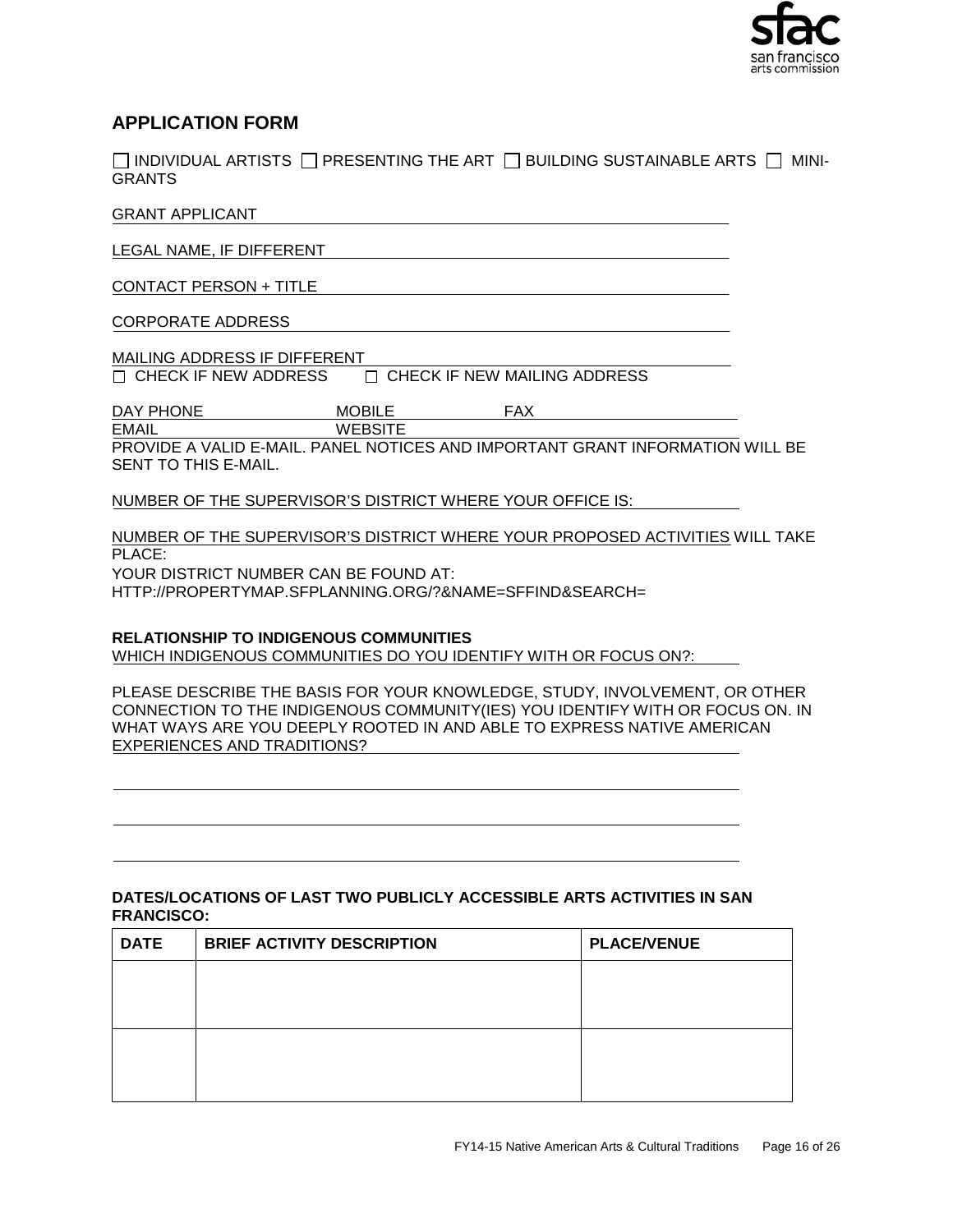

#### **IF APPLICANT IS AN INDIVIDUAL ARTIST** DATE OF BIRTH

IF YOU HAVE NOT RESIDED AT THE ABOVE ADDRESS SINCE NOVEMBER 2010, PLEASE LIST OTHER PREVIOUS ADDRESSES:

DO YOU EXPECT TO BE A FULL-TIME STUDENT AT THE TIME OF APPLICATION OR DURING THAT GRANT PERIOD?  $\Box$  YES  $\Box$  NO DO YOU HAVE A TWO-YEAR HISTORY OF CREATING AND PRESENTING ORIGINAL WORKS TO THE PUBLIC?  $\Box$  YES  $\Box$  NO ARE YOU AN EMPLOYEE OF THE CITY & COUNTY OF SAN FRANCISCO?  $\Box$  YES  $\Box$  NO

#### **IF APPLICANT IS AN ORGANIZATION**

CHECK THE BOX IF YOUR ARTS GROUP IS A 501(C)(3) ARTS ORGANIZATION:  $\Box$ 

DOES YOUR ORGANIZATION'S MISSION STATEMENT INVOLVE **MAINLY AND CLEARLY** THE DEVELOPMENT, PRODUCTION, AND/OR PRESENTATION OF ARTS ACTIVITIES?  $\Box$  YES  $\Box$  NO

YEAR FOUNDED: YEAR INCORPORATED:

IF NOT A 501(C)(3) ORGANIZATION, STATE OTHER EXEMPT CATEGORY:

NAME OF FISCAL SPONSOR , IF APPROPRIATE:

DO YOU HAVE A TWO-YEAR HISTORY OF CREATING AND PRESENTING ORIGINAL WORKS TO THE PUBLIC?  $\Box$  YES  $\Box$  NO

HAS YOUR ORGANIZATION APPLIED FOR OR RECEIVED FUNDS FROM GFTA THIS FISCAL YEAR? YES NO

IF YES, PLEASE INDICATE THE AMOUNT EXPECTED OR RECEIVED: \$ IF YES, WHAT PORTION OF THE FUNDS WILL BE USED FOR THIS PROJECT?  $\sim$ 

**3-YEAR AVERAGE.** SEE INSTRUCTIONS.

| $\Box$ CY OR $\Box$ FY<br><b>MONTH:</b> | <b>YEAR: 20</b> | <b>YEAR: 20</b> | <b>YEAR: 20</b> | 3 YEAR<br><b>AVERAGE</b> |
|-----------------------------------------|-----------------|-----------------|-----------------|--------------------------|
| <b>CASH INCOME</b>                      |                 |                 |                 |                          |
| <b>CASH EXPENSE</b>                     |                 |                 |                 |                          |
| SURPLUS/(DEFICIT)                       |                 |                 |                 |                          |
| <b>ACCUMULATED</b><br>SURPLUS/(DEFICIT) |                 |                 |                 |                          |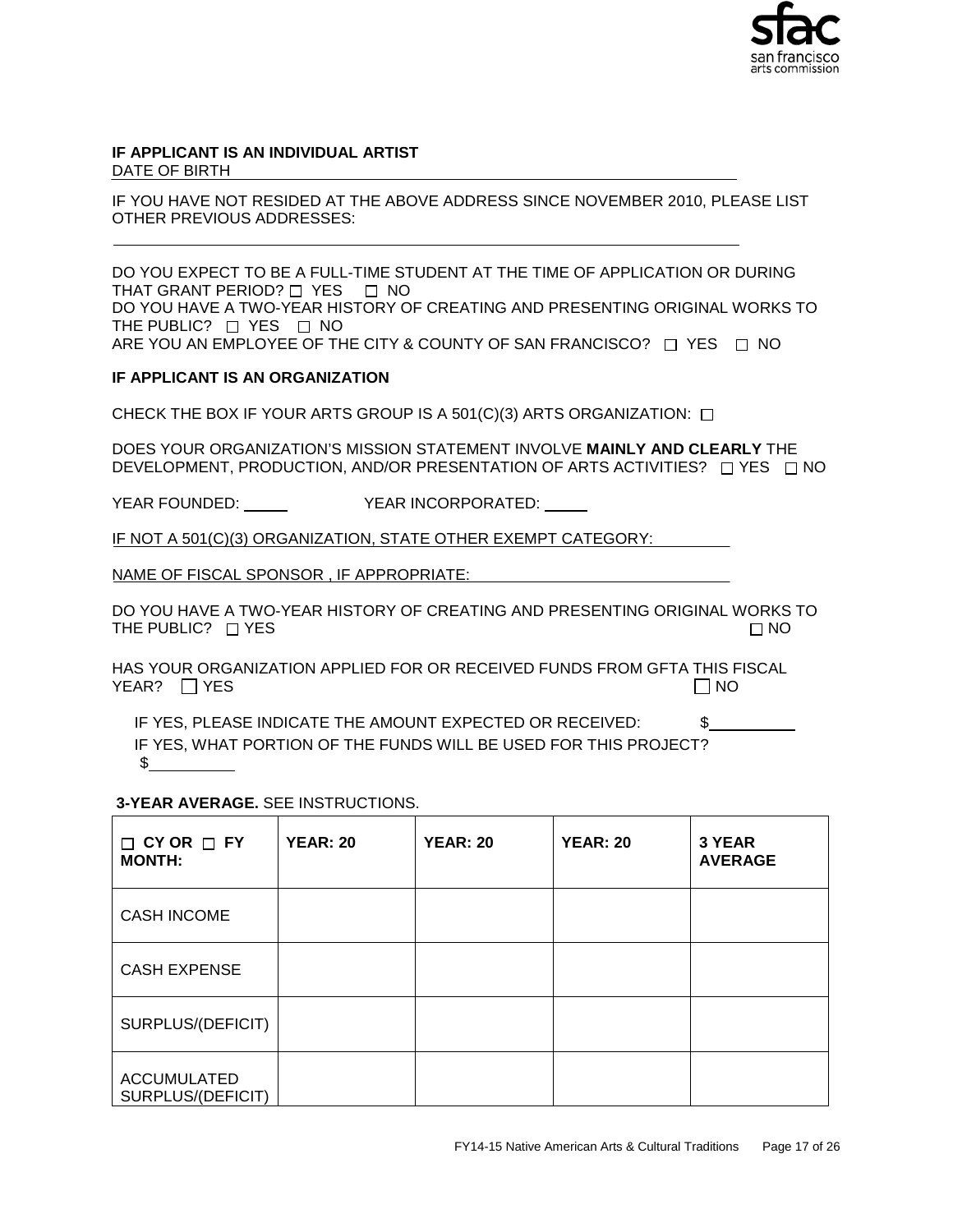

| SIGNIFICANT IN-<br><b>KIND</b>    |  |  |
|-----------------------------------|--|--|
| <b>CAPITAL</b><br><b>CAMPAIGN</b> |  |  |

#### **3-YEAR AVERAGE BUDGET NARRATIVE.** SEE INSTRUCTIONS.

#### **PROJECT INFORMATION FOR ALL APPLICANTS**

**PROJECT SUMMARY.** SUMMARIZE YOUR PROPOSED PROJECT IN 75 WORDS OR LESS. WORD OVERAGE WILL **NOT** BE READ.

GRANT REQUEST AMOUNT TOTAL PROJECT BUDGET

PROJECT START DATE PROJECT END DATE

PROJECT VENUE(S)

**FOR INDIVIDUAL ARTISTS, PRESENTING THE ART, AND MINI-GRANTS:** NUMBER OF ACTIVITIES FOR THE PROJECT:

DATE(S) OF PUBLIC PRESENTATIONS:

GROUPS(S) OR TRIBE(S) SERVED BY YOUR PROJECT:

PROJECTED AUDIENCE NUMBER TO BE REACHED BY THE PROPOSED ACTIVITY:

ARTISTIC DISCIPLINE PRIMARY FOCUS. CHECK THE DISCIPLINE(S) THAT BEST DESCRIBES THE ARTISTIC PROJECT:

 $\Box$  DANCE  $\Box$  LITERARY ARTS  $\Box$  MEDIA ARTS  $\Box$  MUSIC  $\Box$  THEATER ARTS  $\Box$  VISUAL ARTS

FOLK & TRADITIONAL ARTS, PLEASE SPECIFY

INTER-/MULTI-DISCIPLINARY OR OTHER, PLEASE SPECIFY

#### **FOR ORGANIZATIONAL APPLICANTS:**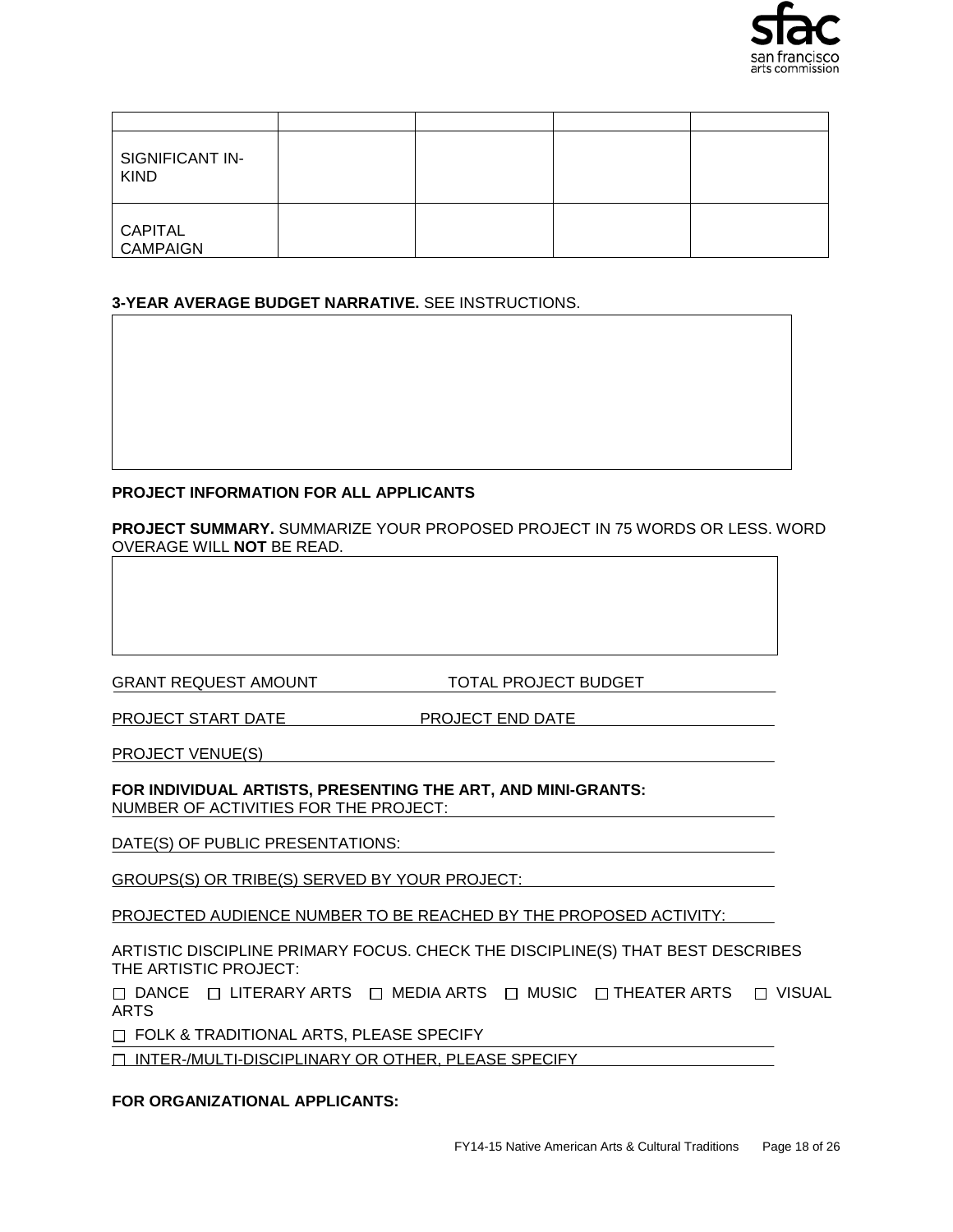

PROJECTED NUMBER OF ARTISTS SERVED BY YOUR ORGANIZATION THIS YEAR:

PROJECTED NUMBER OF PAID ARTISTS SERVED BY YOUR ORGANIZATION THIS YEAR:

PROJECTED AUDIENCE NUMBER SERVED BY YOUR ORGANIZATION THIS YEAR:

TOTAL AUDIENCE NUMBER SERVED BY YOUR ORGANIZATION LAST YEAR:

ORGANIZATION'S PRIMARY ARTISTIC DISCIPLINE(S):

 $\Box$  DANCE  $\Box$  LITERARY ARTS  $\Box$  MEDIA ARTS  $\Box$  MUSIC  $\Box$  THEATER ARTS  $\Box$  VISUAL ARTS

T FOLK & TRADITIONAL ARTS, PLEASE SPECIFY

□ INTER-/MULTI-DISCIPLINARY OR OTHER, PLEASE SPECIFY

#### **DEMOGRAPHIC INFORMATION**

THIS INFORMATION IS VOLUNTARY, AND WILL HELP US IN MEETING CERTAIN MANDATES. **ORGANIZATIONS:** FOR STAFF AND BOARD OF DIRECTORS. **INDIVIDUALS:** CHECK THE APPROPRIATE CATEGORIES THAT APPLY TO YOU.

□ DISABLED □ L/G/B/T □ WOMAN □ DEMOGRAPHIC/TRIBAL AFFILIATION

#### **CERTIFICATION**

I CERTIFY THAT, TO THE BEST OF MY KNOWLEDGE, THE APPLICANT FULLY MEETS ALL THE ELIGIBILITY REQUIREMENTS FOR FY2014-2015 SAN FRANCISCO ARTS COMMISSION GRANTS AND THE DATA IN THIS APPLICATION AND ANY ATTACHMENTS IS TRUE AND CORRECT. I UNDERSTAND THAT ANY MISREPRESENTATIONS OF INFORMATION WILL AUTOMATICALLY DISQUALIFY THIS APPLICATION, AND RENDER THE APPLICANT INELIGIBLE TO APPLY TO ALL SFAC GRANTS IN FY2014-2015.

AUTHORIZED SIGNATURE OF APPLICANTDATE

PRINT NAME AND TITLE OF PERSON SIGNING THIS FORM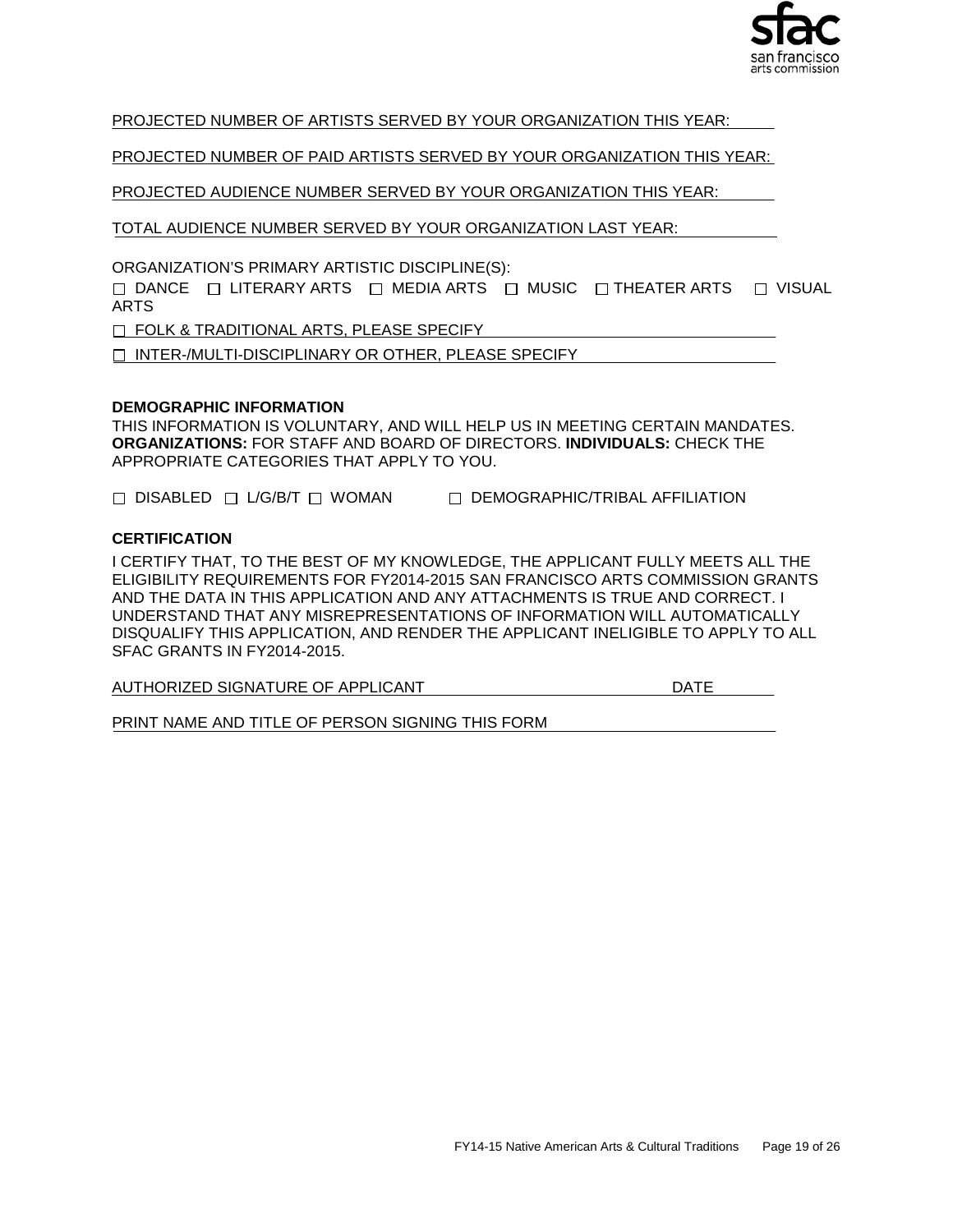

## **FISCAL SPONSOR FORM**

GRANT APPLICANT:

PROJECT NAME:

YEAR THAT APPLICANT BECAME A FISCALLY SPONSORED PROJECT:

#### **FISCAL SPONSOR CONTACT INFORMATION:**

FISCAL SPONSOR NAME

CONTACT PERSON + TITLE

CORPORATE ADDRESS

MAILING ADDRESS IF DIFFERENT<br>  $\Box$ CHECK IF NEW ADDRESS

 $\Box$  CHECK IF NEW MAILING ADDRESS

DAY PHONE MOBILE FAX

EMAIL WEBSITE

YEAR OF INCORPORATION AS A 501(C)(3) ORGANIZATION

#### **FISCAL SPONSOR ORGANIZATION BUDGET SUMMARY.**

|                                         | PRIOR FY: | PRIOR FY: | <b>CURRENT FY</b> | NEXT FY |
|-----------------------------------------|-----------|-----------|-------------------|---------|
|                                         |           |           |                   |         |
| <b>INCOME: EARNED</b>                   |           |           |                   |         |
| INCOME: CONTRIBUTED                     |           |           |                   |         |
| <b>EXPENSE</b>                          |           |           |                   |         |
| SURPLUS/(DEFICIT)                       |           |           |                   |         |
| <b>ACCUMULATED</b><br>SURPLUS/(DEFICIT) |           |           |                   |         |

**RESPONSIBILITIES**. BRIEFLY DESCRIBE THE RESPONSIBILITIES OF THE FISCAL SPONSOR TO THE PROJECT.

#### **MEMORANDUM OF UNDERSTANDING**

ALL PARTIES HAVE DISCUSSED AND AGREES TO THE LEGAL AND FINANCIAL RESPONSIBILITIES OF FISCAL SPONSORSHIP.

#### SIGNATURE OF **GRANT APPLICANT**

PRINT NAME DATE

SIGNATURE FOR **FISCAL SPONSOR** 

PRINT NAME DATE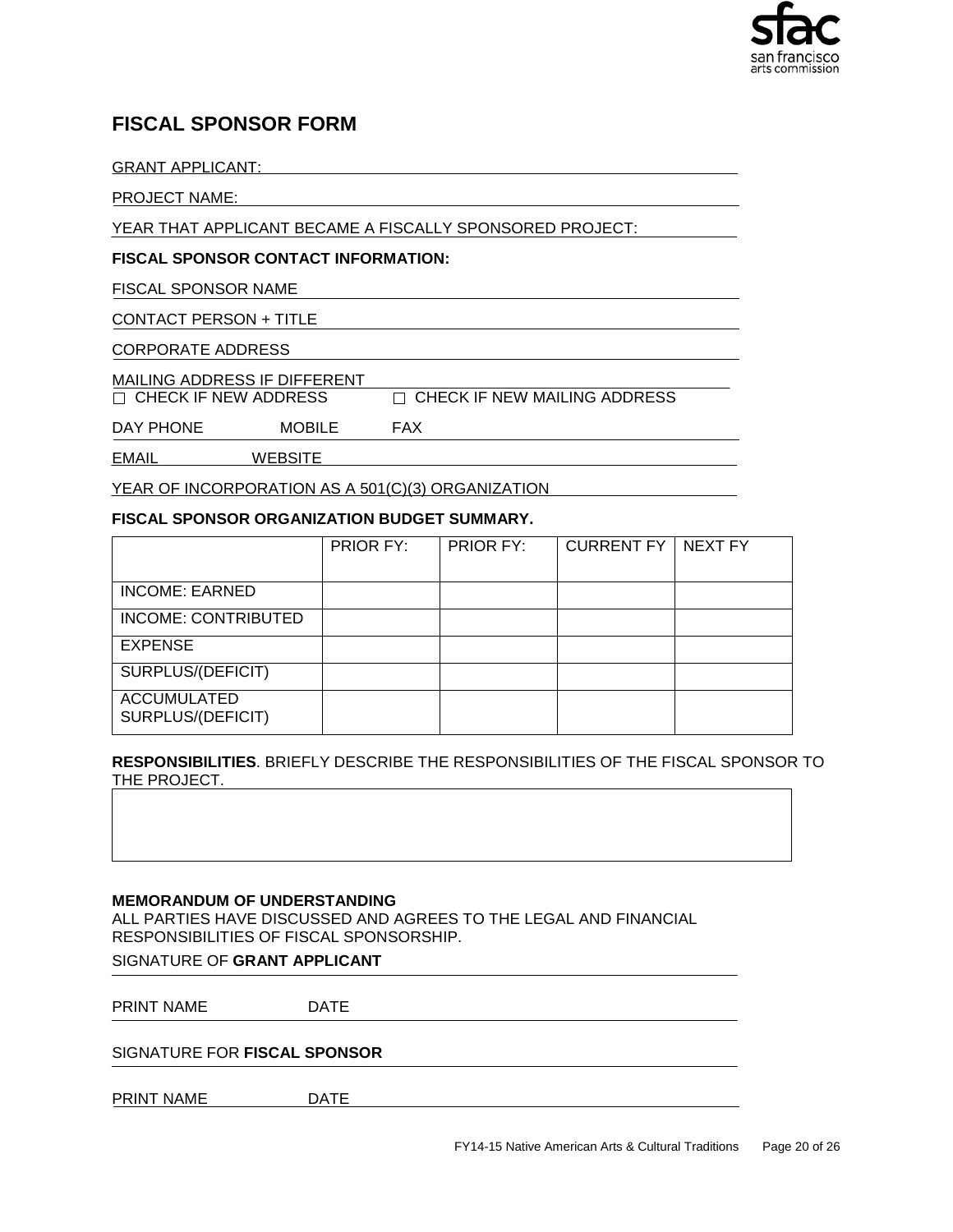

## **PROJECT BUDGET**

| <b>GRANT APPLICANT:</b>                                                      |                                     |
|------------------------------------------------------------------------------|-------------------------------------|
| SEE INSTRUCTIONS ON PROJECT BUDGET.                                          |                                     |
| <b>INCOME</b>                                                                |                                     |
| <b>EARNED</b>                                                                |                                     |
| 1. ADMISSIONS                                                                |                                     |
| 2. TUITIONS/WORKSHOPS & LECTURE FEES                                         |                                     |
| 3. TOURING FEES                                                              |                                     |
| 4. PRODUCT SALES                                                             |                                     |
| 5. FOOD SALES/CONCESSION REVENUE                                             |                                     |
| 6. CONTRACTED SERVICES/PERFORMANCE FEES<br>7. OTHER EARNED REVENUE, SPECIFY: |                                     |
| <b>SUBTOTAL EARNED</b>                                                       |                                     |
| <b>CONTRIBUTED</b>                                                           |                                     |
| 8. INDIVIDUALS                                                               |                                     |
| 9. BUSINESSES/CORPORATIONS                                                   |                                     |
| 10. FOUNDATIONS                                                              |                                     |
| 11. SPECIAL EVENTS - FUNDRAISING                                             |                                     |
| 12. GOVERNMENT - FEDERAL                                                     |                                     |
| 13. GOVERNMENT - STATE                                                       |                                     |
| 14. GOVERNMENT - CITY & COUNTY (OTHER THAN SFAC GRANT REQUESTED)             |                                     |
| 15. OTHER (SPECIFY IN BUDGET NOTES)                                          |                                     |
| 16. SFAC GRANT REQUESTED                                                     |                                     |
| <b>SUBTOTAL CONTRIBUTED</b>                                                  |                                     |
| 17. TOTAL PROJECT SUPPORT (NOT INCLUDING IN-KIND) _______________            |                                     |
|                                                                              |                                     |
| <b>EXPENSE</b>                                                               | <b>PROJECT EXPENSE: SFAC GRANT:</b> |
| PERSONNEL (INDICATE NUMBERS OF PERSONNEL IN YOUR BUDGET NOTES)               |                                     |
| 18. ARTISTIC                                                                 |                                     |
| 19. ADMINISTRATIVE                                                           |                                     |
| 20. TECHNICAL AND PRODUCTION                                                 |                                     |
| 21. OTHER SERVICES (DETAIL IN BUDGET NOTES)                                  | $\frac{1}{2}$                       |
| <b>SUBTOTAL PERSONNEL EXPENSE</b>                                            |                                     |
| <b>NON-PERSONNEL</b>                                                         |                                     |
| 22. PRODUCTION & EXHIBITION COSTS                                            |                                     |
| 23. FACILITY EXPENSES/SPACE RENTAL                                           |                                     |
| 24. ADMINISTRATION EXPENSES & SUPPLIES                                       |                                     |
| 25. ADVERTISING AND MARKETING                                                |                                     |
| 26. INSURANCE                                                                |                                     |
| 27. FUNDRAISING EXPENSES                                                     |                                     |
| 28. OTHER PROJECT EXPENSES                                                   |                                     |
| (SPECIFY IN BUDGET NOTES)                                                    |                                     |
| 29. CONTINGENCY (SPECIFY IN BUDGET NOTES)<br>SUBTOTAL NON-PERSONNEL EXPENSE  |                                     |
|                                                                              |                                     |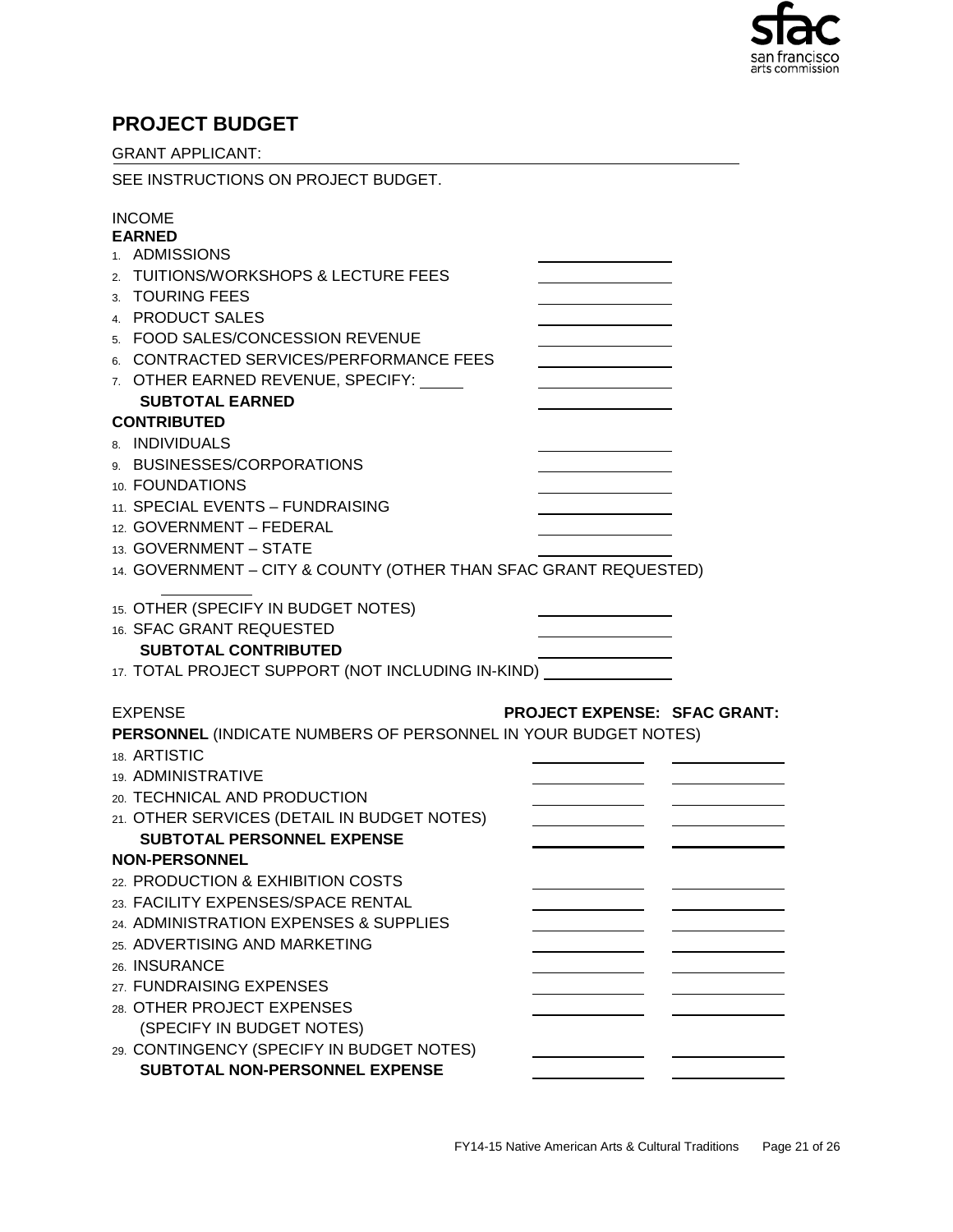

## 30. TOTAL PROJECT EXPENSES (NOT INCLUDING IN-KIND)

31. PROJECT NET (LINE 17 MINUS LINE 30)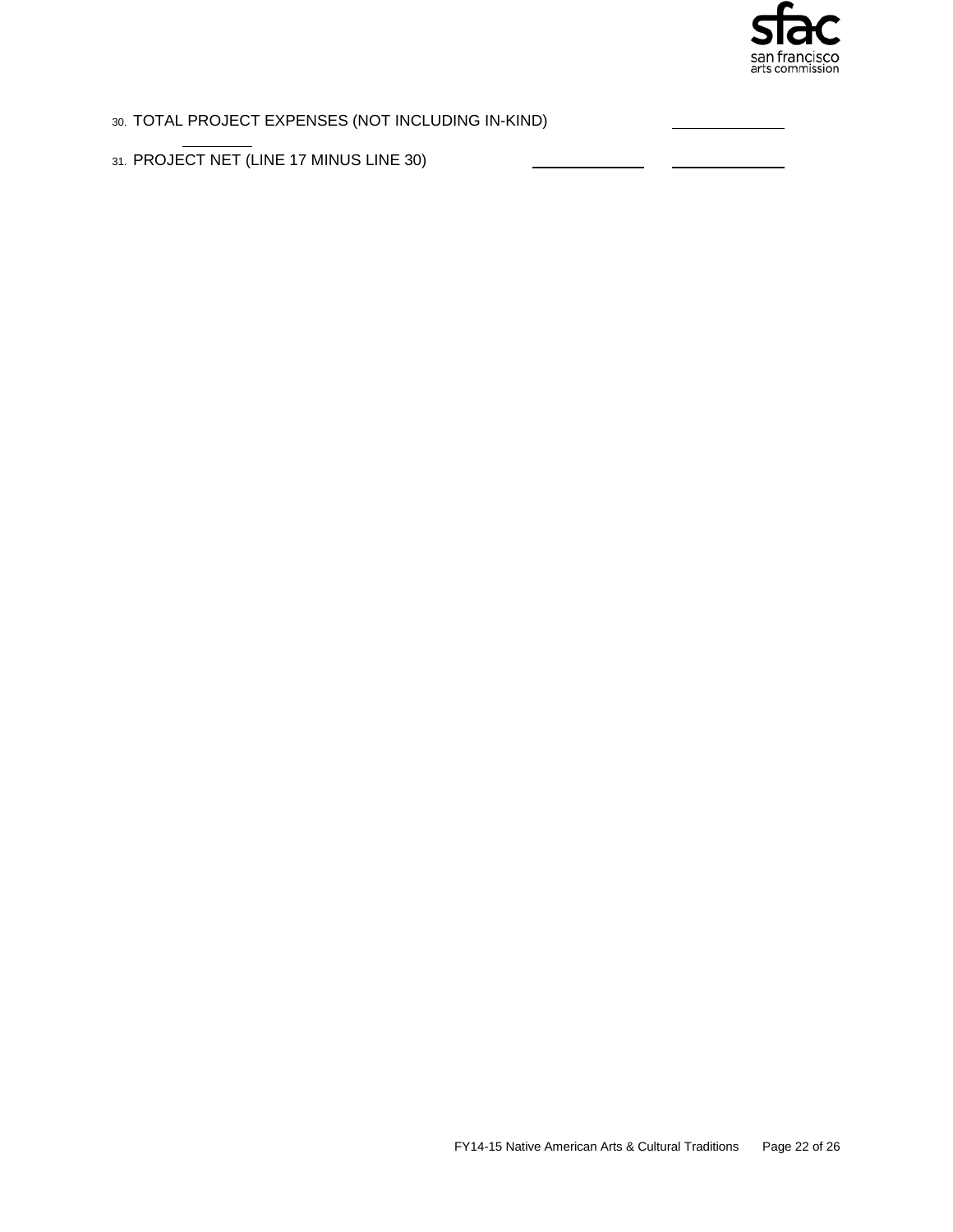

## **PROJECT BUDGET NOTES**

GRANT APPLICANT:

#### SEE INSTRUCTIONS ON BUDGET NOTES.

INCOME

- 1.
- 2.
- 3.
- 4.
- 5.
- 6.
- 
- 7.
- 8.
- 9.
- 10.
- 11.
- 12.
- 13.
- 14.
- 15.

## EXPENSE

- 18.
- 19.
- 20.
- 21.
- 22.
- 23.
- 24.
- 25.
- 26.
- 27.
- 28.
- 29.
- 30.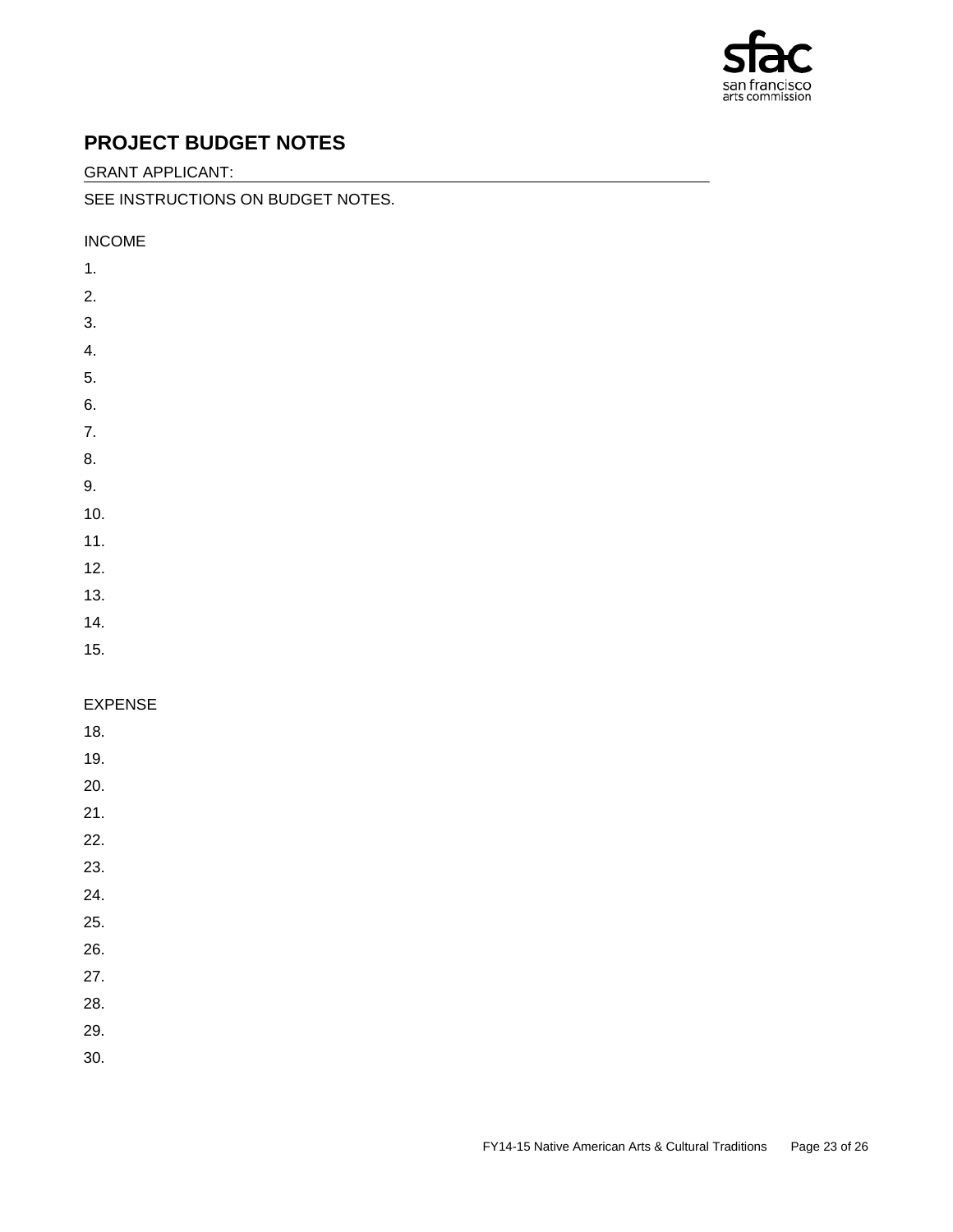

## **WORK SAMPLE DESCRIPTION TEMPLATE**

GRANT APPLICANT:

Provide the following information for each sample. If a field is not applicable, leave it blank.

#### SAMPLE #

□ URL Link: □ Email Attachment Navigation notes: Title of Work: Medium: Artists Involved: Year Work Created: Venue: Dimensions or Total Duration of Work: Duration of Sample:

Short Description of Work:

#### SAMPLE #

□ URL Link: □ Email Attachment

Navigation notes:

Title of Work:

Medium:

Artists Involved:

Year Work Created:

Venue:

Dimensions or Total Duration of Work:

Duration of Sample:

Short Description of Work:

**Please copy and paste this page if you have additional work samples.**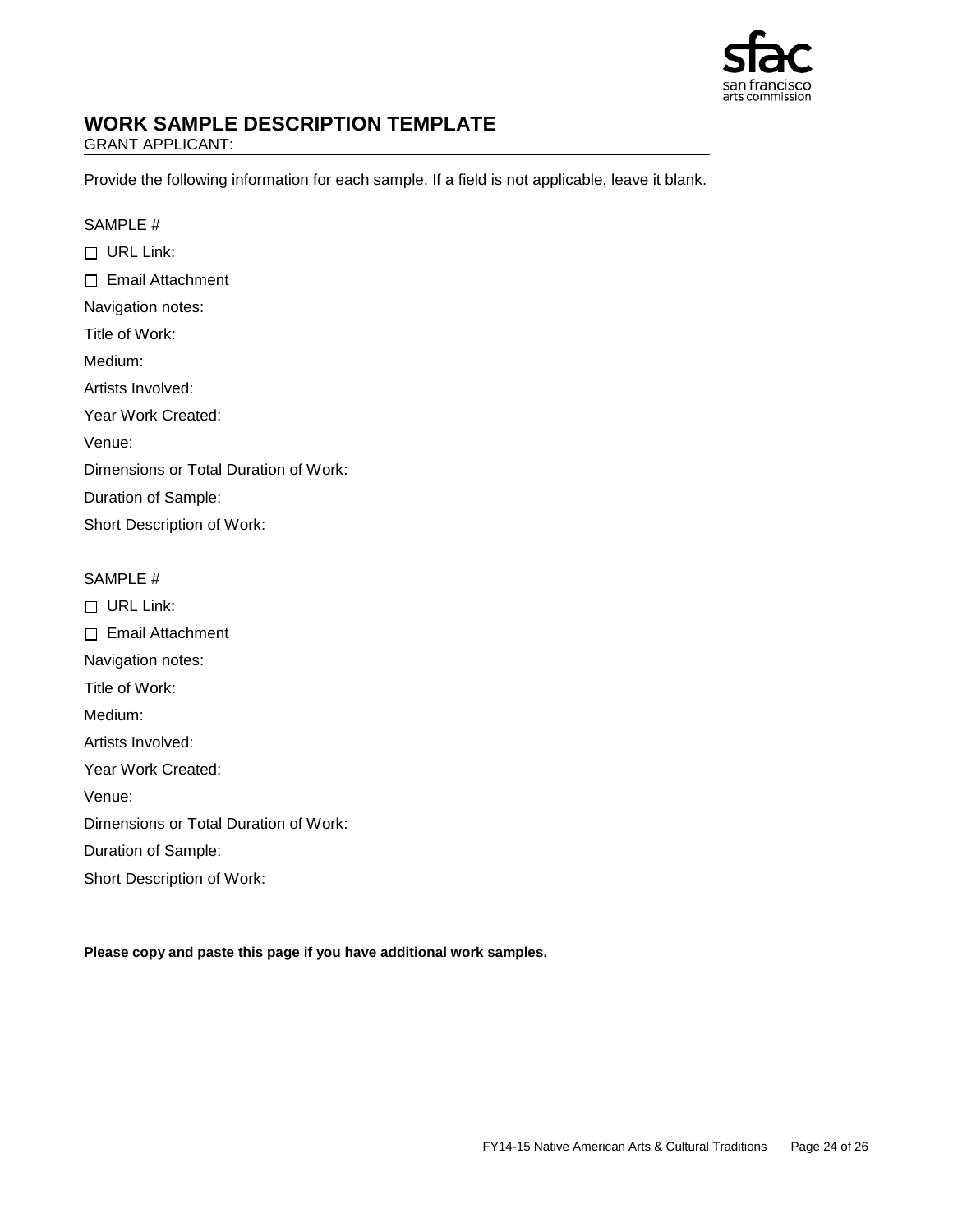

## **APPENDIX A: MANAGING YOUR GRANT & REQUIRED DOCUMENTATION**

This section contains summary information for applicants who are awarded grant funds by the Arts Commission. For more detailed information, visit SFAC's website sfartscommission.org/ceg/grantprograms/ or email Robynn Takayama, robynn.takayama@sfgov.org.

## **Payment of Awarded Funds**

Upon completion of the required paperwork, a percentage of your award can be made in an initial disbursement (80 percent for organizations and 90 percent for individuals). The earliest this payment can be made is the start of your grant period. The remaining balance of your grant is available on a reimbursement basis upon completion of the project and all reporting requirements.

In some cases the initial disbursement of your grant funds may not be made until after the start of the grant period. If your project is set to begin early in the grant window, please plan accordingly. Eligible expenses can begin at the start of the grant period, regardless of disbursement. Handling the required paperwork as soon as possible will facilitate the payment process. However, it can still take a few months for all documentation to be approved and processed.

At their discretion, San Francisco Arts Commission staff may ask that prior grants be closed before new grant project funds can be disbursed.

**Note**: Disbursement forms (invoices) are attached to your grant agreement as an appendix. Blank forms are also available for download from the SFAC website: sfartscommission.org/ceg/grantprograms/

#### **Grant Management**

Please retain receipts and records of expenses covered by the grant. You will have to submit copies of proof of payment for expenses over \$100.

## **Required Documentation**

Handling the required paperwork as soon as possible will facilitate the payment process. Delays in returning paperwork will result in delayed payments.

## **First Time Grantees**

Must work with SFAC staff to provide:

- W9
- Business Tax Certificate registration (P25)
- Equal Benefits/Human Rights Compliance form (12B)

#### **All Grantees:**

Must work with SFAC staff to provide:

- Grant Agreements with the City of San Francisco
- Proof of Insurance or Insurance Waivers (see note)
- Proof of San Francisco residence (individuals only)

## **Insurance and Waiver Requests**

The City & County of San Francisco requires three forms of insurance coverage from grantees: General Liability, Workers' Compensation and Commercial Automobile Insurance. Certificates demonstrating adequate coverage must be provided.

General Liability coverage must be maintained at a minimum of \$1 million each occurrence and \$2 million aggregate. The "City & County of San Francisco, its officers, agents and employees" must be named as additional insured and the Arts Commission must be named as the certificate holder.

Workers' Compensation insurance coverage must be a minimum of \$1 million.

 $\Box$  Automobile Insurance coverage must be at a minimum of \$1 million.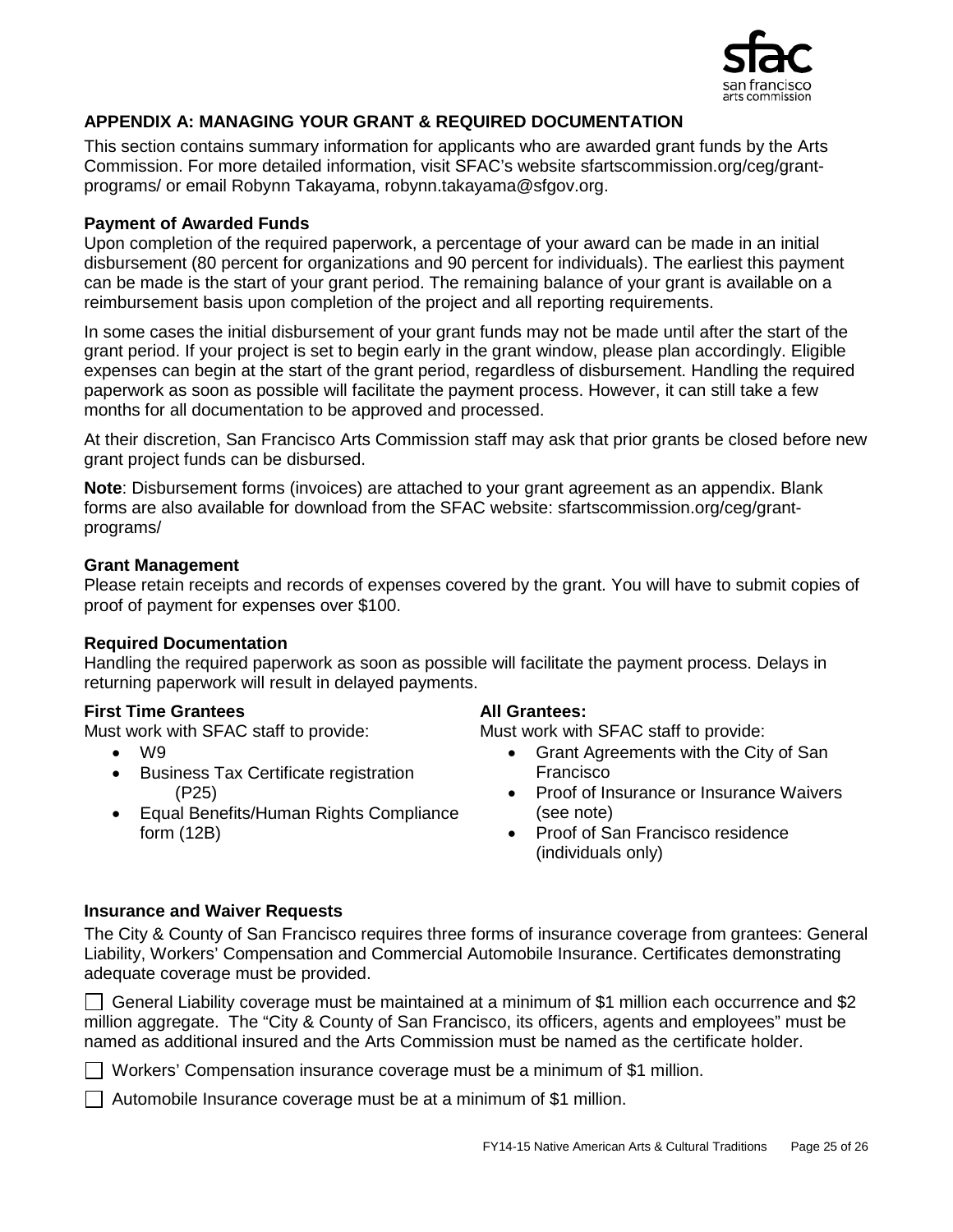

If you do not have the required insurance or do not have coverage at the required levels, you will have to submit a waiver request. Please note that all waiver requests are subject to approval by the City Risk Manager's office. Additional proof of coverage or information may be requested by the Risk Manager at their discretion.

Even with a General Liability waiver request, the obligation to have some form of liability coverage still exists. This means that your public activities will need to either be covered by a presenting venue or you will need to purchase event insurance at the previously listed General Liability levels of coverage. If you will be presenting a public art project or a project in a space that will not cover your activities, please plan and budget accordingly. Waivers for Workers' Compensation and Auto insurance are available in most cases.

#### **Final Reports**

Grantees must submit a satisfactory final report within 90 days of the end of the grant window. If a final report is not received the grantee will be in default. Grantees are responsible for submitting a timely report. A reminder will not be sent at the end of the grant period.

#### **Extensions & Project Modifications**

If you will need additional time to complete your project or need to change your project plan, please contact SFAC staff to request an extension and/or scope change. Almost all extension requests are approved if the project retains the spirit and intent of the original grant and the request is received before the end of the grant window.

#### **Default Policy**

Grantees in default will be ineligible to apply to San Francisco Arts Commission grants for two years. In addition, any remaining balance on the grants in default will be dissolved.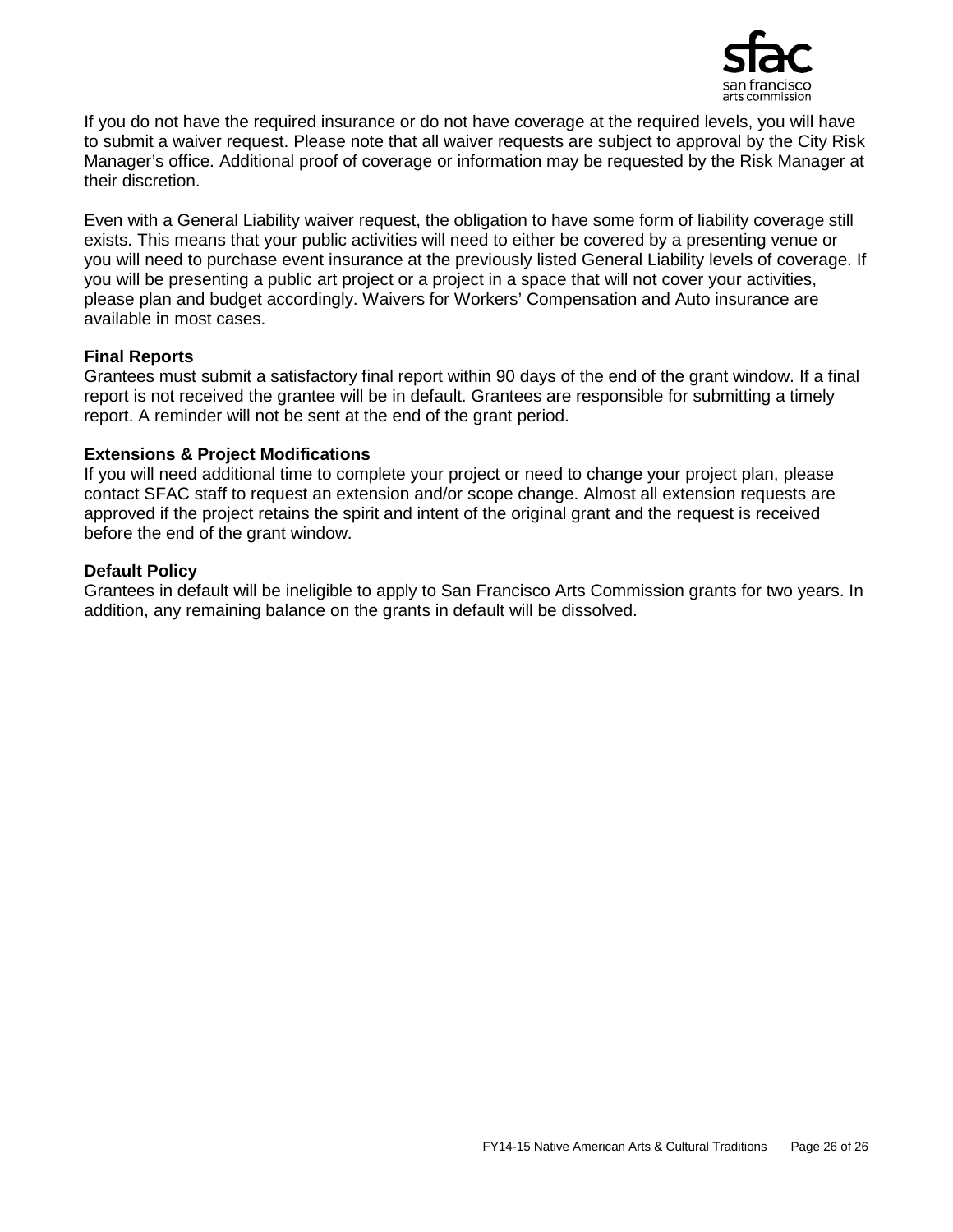**FRC** FY2014-2015 Native American Arts & Cultural Traditions Grant

| <b>Ranking</b> | <b>Applicant</b>                                             | <b>Grant Request Grant Amount</b> |          |
|----------------|--------------------------------------------------------------|-----------------------------------|----------|
|                | <b>Building Sustainable Arts (Total Possible Score = 60)</b> |                                   |          |
| 55.2           | Seventh Native American Generation                           | \$15,000                          | \$15,000 |
| 52.2           | <b>Cultural Conservancy</b>                                  | \$15,000                          | \$15,000 |
| 44.2           | Dancing Earth Creations                                      | \$15,000                          | \$10,500 |
|                | Individual Artists (Total Possible Score = 70)               |                                   |          |
| 62.2           | Ross Cunningham                                              | \$7,500                           | \$7,500  |
|                | Mini Grants (Total Possible Score = 40)                      |                                   |          |
| 38.8           | Nā Lei Hulu I Ka Wēkiu                                       | \$1,000                           | \$1,000  |
| 29.2           | Instituto Familiar de la Raza                                | \$1,000                           | \$1,000  |
|                | Presenting the Arts (Total Possible Score =80)               |                                   |          |
| 70.4           | American Indian Film Institute                               | \$7,500                           | \$7,500  |
| 77             | Yerba Buena Gardens Festival                                 | \$7,500                           | \$7,500  |
| 70.4           | Nā Lei Hulu I Ka Wēkiu                                       | \$7,500                           | \$7,500  |
| 66.8           | Brava Theater Center/Brava! For Women in the Arts            | \$7,500                           | \$7,500  |
| 66.8           | <b>Cultural Conservancy</b>                                  | \$7,500                           | \$7,500  |
| 62.5           | Queer Cultural Center                                        | \$7,500                           | \$7,500  |

**TOTAL \$95,000**

san francisco<br>arts commission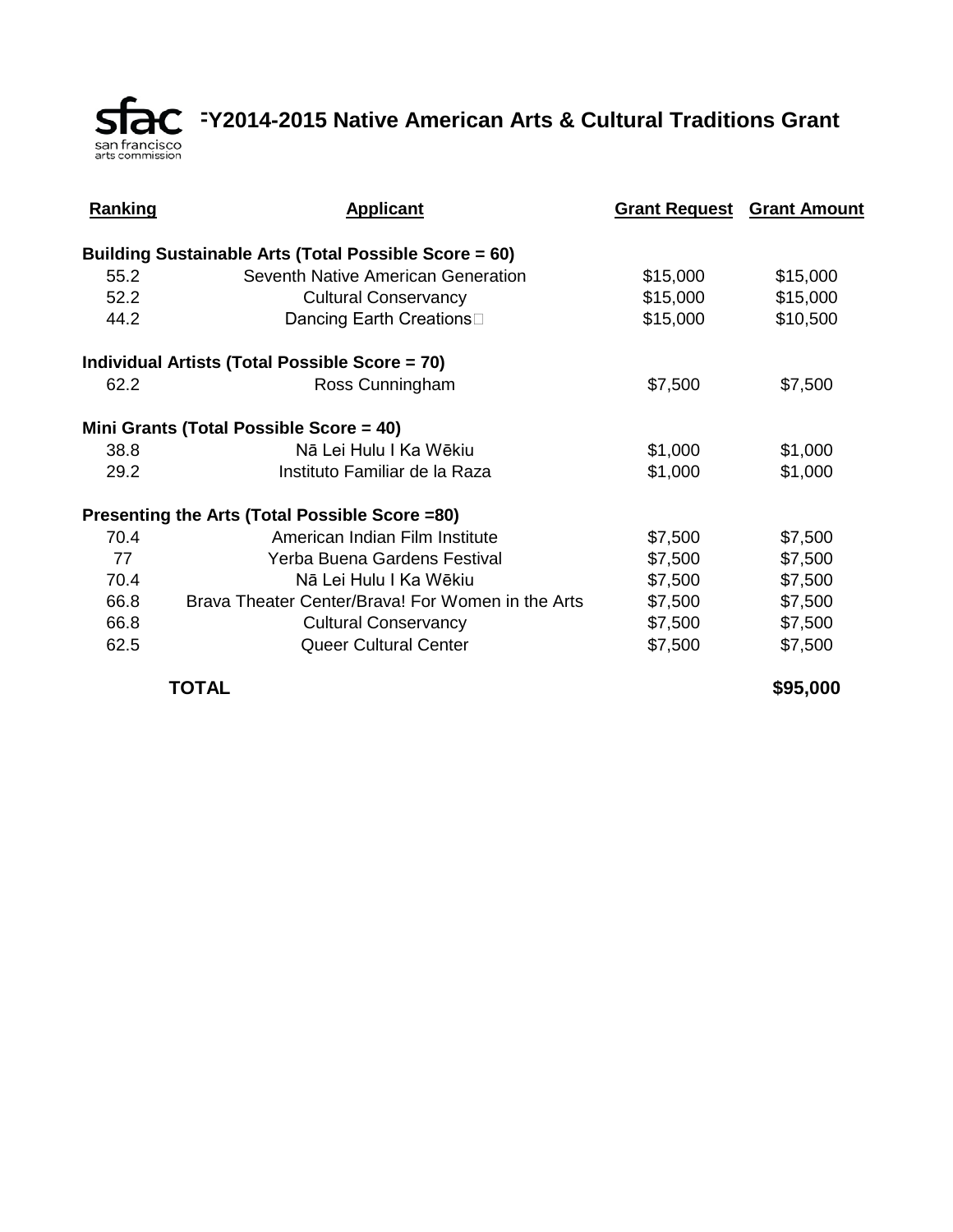## *FY2014-2015 Native American Arts & Cultural Traditions Grants Project Summaries*

## **N-CE 2015**

#### **Cultural Conservancy**

#### **Project Summary**

The Canoe Project is an intercultural, intergenerational, multi-tribal collaborative venture that, through research, language immersion and cultural and traditional practice and performance supports the renewal of indigenous watercraft traditions. The Native Youth Guardians of the Waters Program provides Native and Indigenous young adults access to native watercraft traditions, cultural healing, multi-media explorations, and creative modalities of self-expression. Participants explore the connections between cultural healing and ecological health, personal and collective identities, as well as traditional and new arts.

**Dancing Earth Creations**

#### **Project Summary**

DEC proposes a three-day movement and cultural learning workshop themed on indigenous cultural relationships to food. We will interview workshop participants and pay a videographer to produce our first high-quality video documentation of the workshops and participant impact interviews. Seeds of Sovereignty focuses DEC's energy and resources on bay area workshop development and documentation, as a community-centered project

developing systems of evaluation and video documentation.

#### **Seventh Native American Generation**

#### **Project Summary**

Youth participants will design, edit and produce a printed issue of SNAG Magazine. This full color magazine will feature 60 pages of content produced by our Youth and gathered from submissions. The magazine production workshops will include a basket weaving project that will be featured as a photo essay in the Magazine. San Francisco Youth will participate in weekly workshops and plan a multi-disciplinary arts event and basket exhibition releasing the magazine in May of 2016.

**\$15,000**

#### **Ross Cunningham**

**\$7,500**

#### **Project Summary**

I will study with pianist Ismael Versoza for eight months, learning technique, theory, and arrangement, and apply those teachings to new compositions. I will be recording these new arrangements in my home studio with a Youth assistant. I will pass on my skills in audio production to this selected Youth to learn the basics of engineering and mixing. Together we will complete an album, and perform songs live at a free event in San Francisco.



## **\$10,500**

**\$15,000**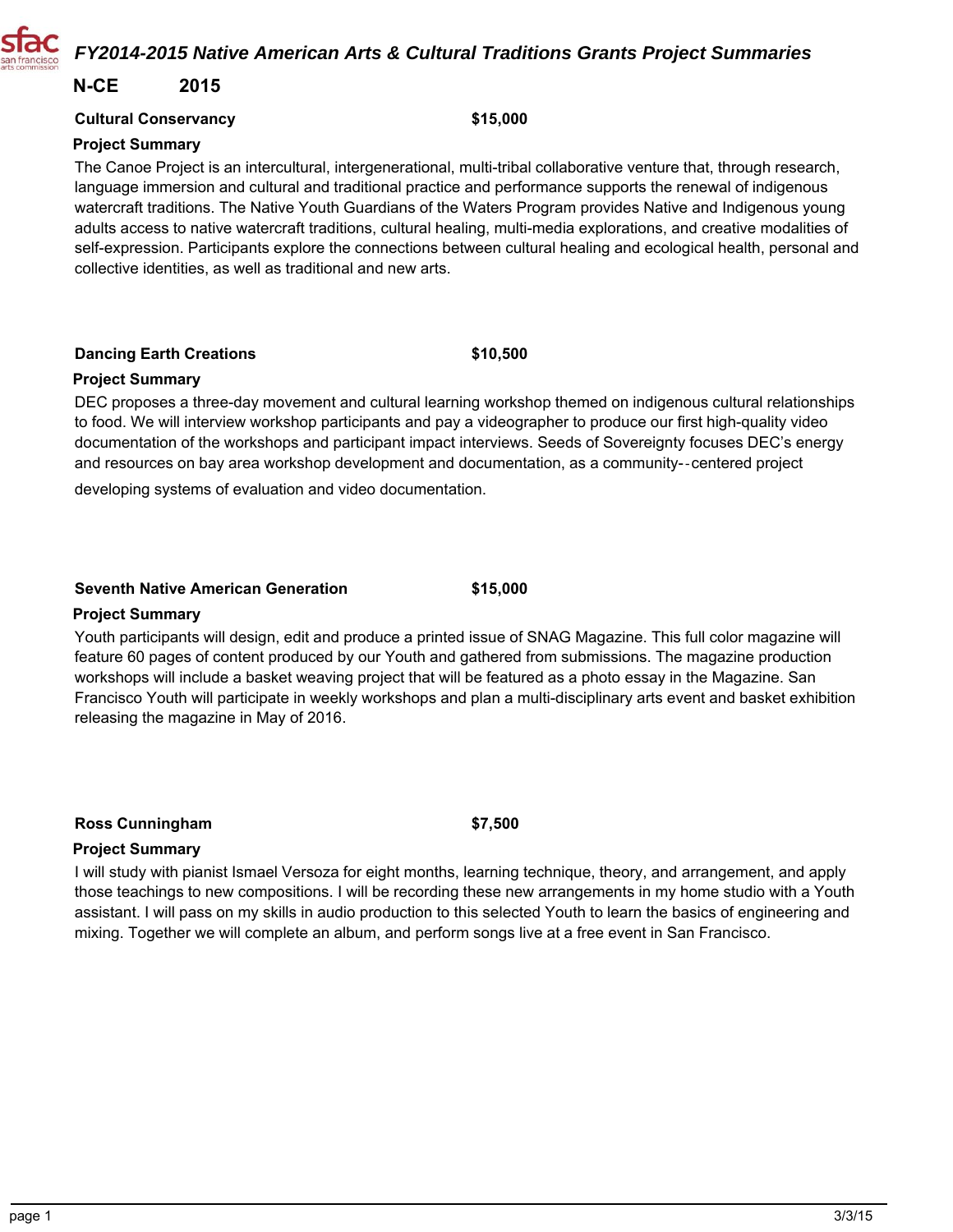*FY2014-2015 Native American Arts & Cultural Traditions Grants Project Summaries*

## **N-MINI 2015**

#### **Instituto Familiar de la Raza**

#### **Project Summary**

Dia de los Muertos includes a traditional ceremony and a cultural celebration in the Chicano/Latino/Indigena community to honor ancestors and loved ones who have passed on. The even includes cultural arts workshops, a street procession, ceremonial danza, and a community altar that the public participates in building. The ceremony includes traditional songs, prayers, a community blessing, and a recital of the history of Dia de los Muertos. Artists include Mexica danzantes and a community elder/healer.

**Nā Lei Hulu I Ka Wēkiu**

#### **Project Summary**

Nā Lei Hulu I Ka Wēkiu requests support for a cultural workshop in traditional Hawaiian shellcraft. Workshop instruction will include a brief history and overview of the N'ihau Lei history and cultural significance, to be followed by examples and demonstration of traditional stringing and tying methods. Presented by Kuana Torres Kahele, our cultural event will cover the breadth of language, history, and cultural significance into a highly informative and entertaining whole.

#### **American Indian Film Institute**

**Project Summary**

AIFI will produce and promote the 40th Anniversary: American Indian Film Festival, November 7-14, 2015 in San Francisco. On November 13, AIFI will host screenings of Tribal Touring Program films with youth media makers in attendance and seminar.

**\$7,500**

#### **Brava Theater Center/Brava! For Women in the Arts \$7,500**

#### **Project Summary**

Brava requests \$7500 to present San Juan Bautista-based theater company, El Teatro Campesino's production of Popol Vuh: Heart of Heaven, a theatrical adaption of the sacred creation book of the Quiché (K'iche') Maya, the indigenous people of Guatamala. This outdoor production will be presented at Raza Park AKA Potrero del Sol Park in October 2015 for more than 750 audiences; it will be free and open to the public.



**\$1,000**

**\$1,000**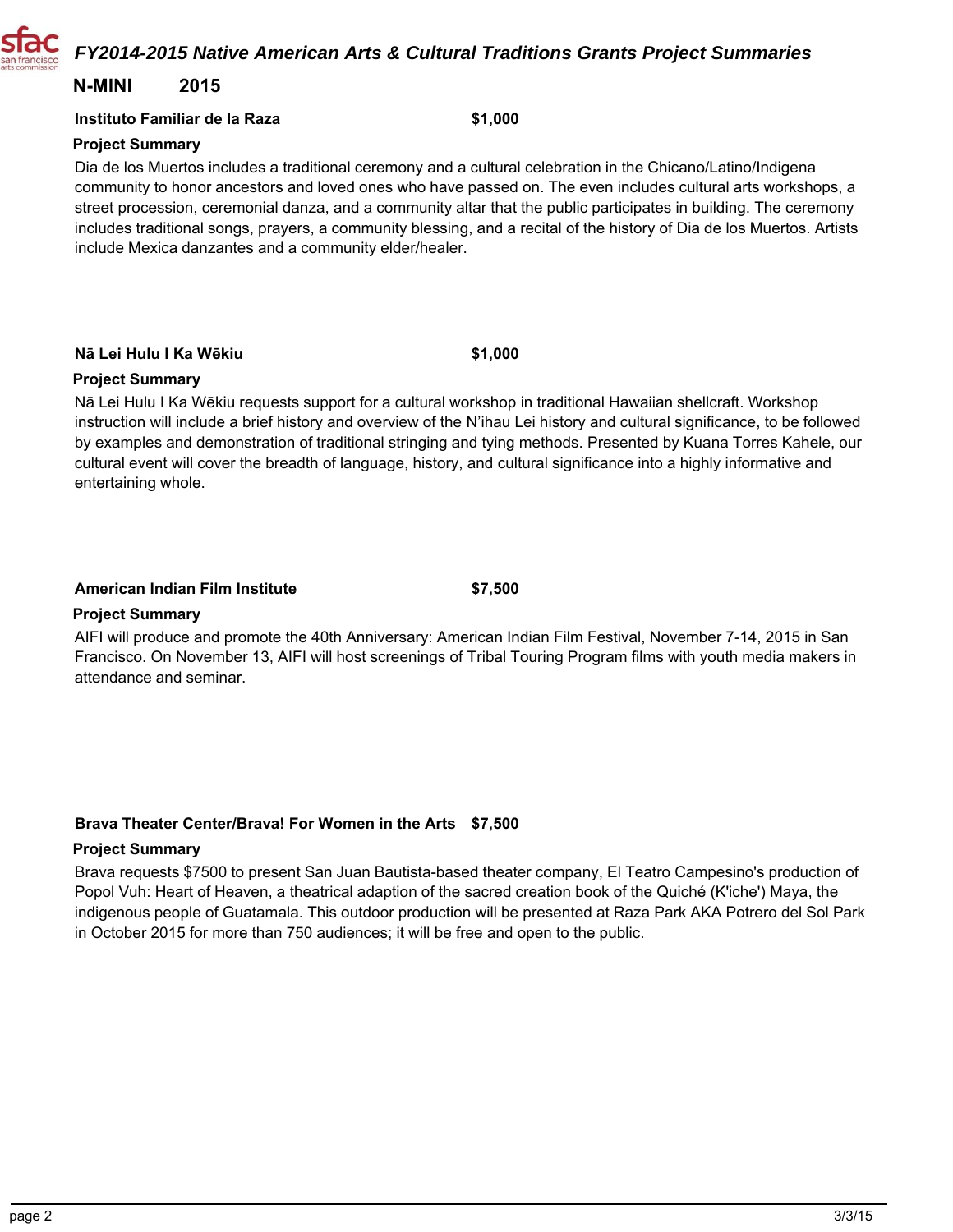## *FY2014-2015 Native American Arts & Cultural Traditions Grants Project Summaries*

## **N-OP 2015**

#### **Cultural Conservancy**

#### **Project Summary**

Walking the Shoreline: Native Foodways and Waterways Art Exhibit is a travelling multimedia exhibition featuring artistic pieces designed by Native artists with the purpose of exploring the beauty and importance of Indigenous relationships, philosophies, and understandings of traditional foodways and waterways. By using Native Art as a powerful medium, TCC will engage individuals from the Bay Area Native community in a Spring Equinox Event to promote dialogue around these overarching themes of Indigenous knowledge.

**Nā Lei Hulu I Ka Wēkiu**

#### **Project Summary**

Keiki Hula is an educational program for youth promotes Hawaiian culture through dance. Nā Lei Hulu recognizes the importance of actively engaging youth and thus creating new generations of culturally invested community members. "Keiki" means child in Hawaiian and, with the direct goal of developing and nurturing future hula practitioners, Keiki Hula classes aim to stimulate and enhance the appreciation and understanding of traditional Hawaiian arts and culture among younger members of the community

## **Queer Cultural Center**

#### **Project Summary**

The Queer Cultural Center (QCC) requests \$7,500 to present two Native American projects at the 19th Annual National Queer Arts Festival in June 2016. The first project - Bead By Bead - organized by project coordinators Indira Allegra and Nazbah Tom-- will be a multidisciplinary presentation featuring Native American dancers, poets, spoken word and media artists. The second project will screen We and Mr. Mauri, a film that employs the metaphor of cancer to interweave the stories of Native American/Latino artists who died of AIDS during the 1980's with contemporary Native and Latina women cancer survivors and the degradation of the natural world by profit-seeking corporations. Both events will be followed by receptions at the Mission Cultural Center.

**\$7,500**

#### **Yerba Buena Gardens Festival**

**\$7,500**

#### **Project Summary**

The 19th Annual Native Contemporary Arts Festival (NCAF) will take place in Yerba Buena Gardens on June 19, 2016, 12 - 3 pm, featuring the Shu-nu-nu Shinal Pomo Dancers, Medicine Warrior Dancers, All Nations Drum, Hālau o Keikiali'I, Marca Cassity, Cuauhtemoc Peranda, L Frank Manriquez, and Lakota Harden, plus arts & crafts. A good place to meet old and new friends at this important Indigenous community event held every year on Father's Day.

**\$7,500**



**\$7,500**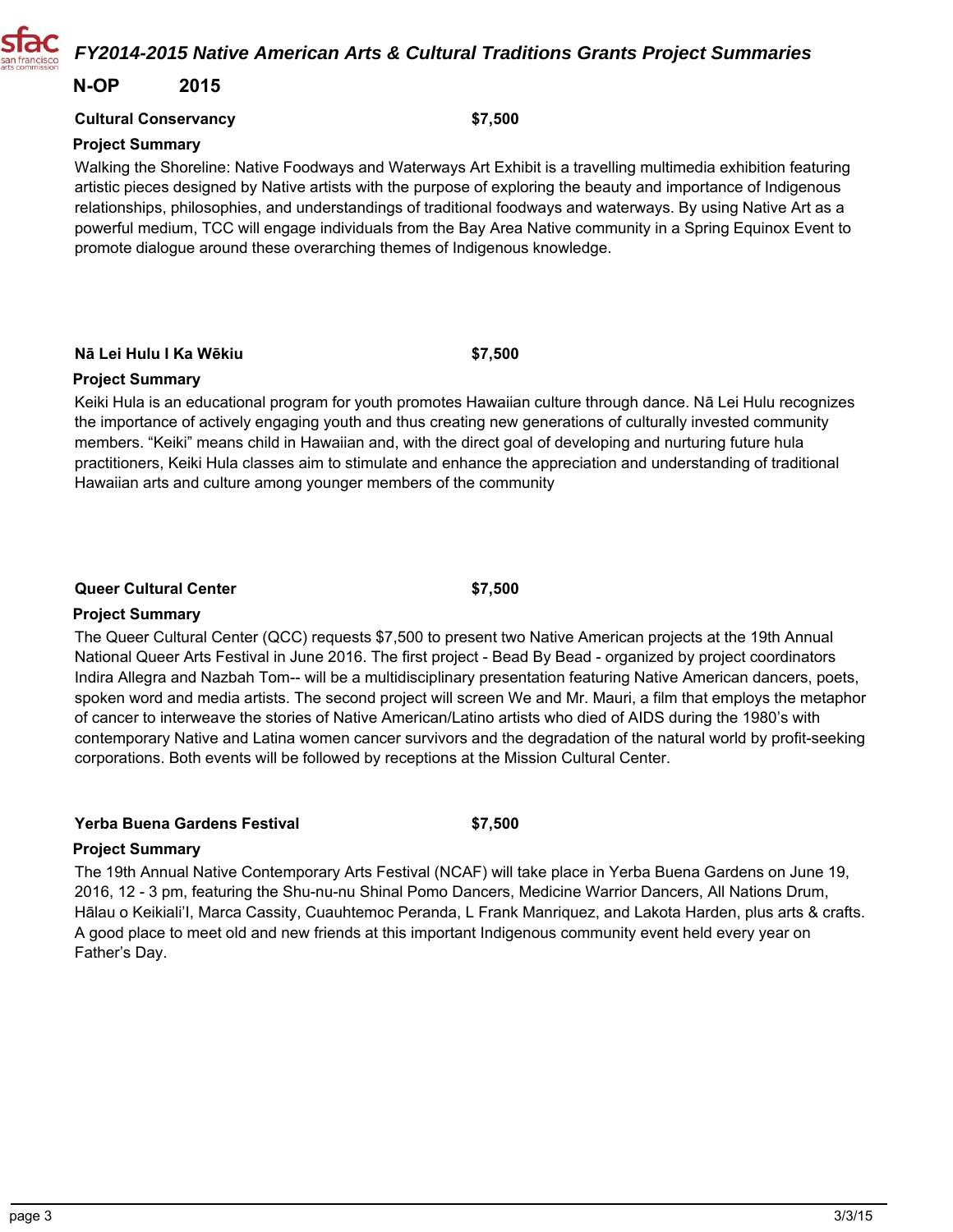

## **Community Investments FY2015 Native American Arts and Cultural Traditions Panelist Bios**

#### **Kim Shuck Author**

Kim Shuck was born in San Francisco in the wild 60s to a mother also born in San Francisco. She lives in a house that five generations of her family have called home. She was lucky enough to arrive at Alvarado school in the early 70s just in time to participate in group art projects with the legendary Ruth Asawa. Kim continued that relationship off and on finally being awarded a grant from the Asawa Fund in the late 90s to work making art with children back at Alvarado. Though we have lost Ruth, Kim still maintains a weekly art relationship with one class at that school, albeit on hold while her favorite teacher is on sabbatical.

In her personal art Kim has been been honored in a number of ways including a Mary Tall Mountain award for art and social justice, various mentor awards and a Diane Decorah award from the Native Writer's Circle of the Americas. Kim earned an MFA in Fine Arts/Textiles from San Francisco State University in 1998 and was the special graduate student for her department. She was voted student awards for every year she taught at San Francisco State University. Since leaving academia Kim has had four books published Smuggling Cherokee, Rabbit Stories, Clouds Running In, and her chapbook Sidewalk Ndn. Her work has been included in dozens of anthologies and journals including 'Yellow Medicine Review' and New Poets of the American West.

Currently her favorite project has been founding and helping to maintain the Native Arts Advisory board for the de Young museum. Since its beginning the board has hired and paid over 700 living Native artists and presented their work to an unprecedented audience for the city of San Francisco. Many of those artists are Ohlone, the original people of this place. The latest outcome of that relationship was a poetry reading with l.frank manriquez, language warrior and arts activist, Jaynie Phoenix, who maintains one of the longest running two-Spirit drums in the Bay Area and the incomparable Jewelle Gomez, playwright poet and fierce defender of diversity. Kim has worked and continues to work as both artist and activist and is already plotting new capers to further those goals.

## **Andrew Jolivette**

## **Chair, American Indian Studies Department, San Francisco State University**

Dr. Andrew Jolivétte, chair of the American Indian Studies Department at San Francisco State University is an accomplished educator, writer, speaker, and socio-cultural critic. He is the author of three books: Cultural Representation in Native America (AltaMira Press, 2006); Louisiana Creoles: Cultural Recovery and Mixed-Race Native American Identity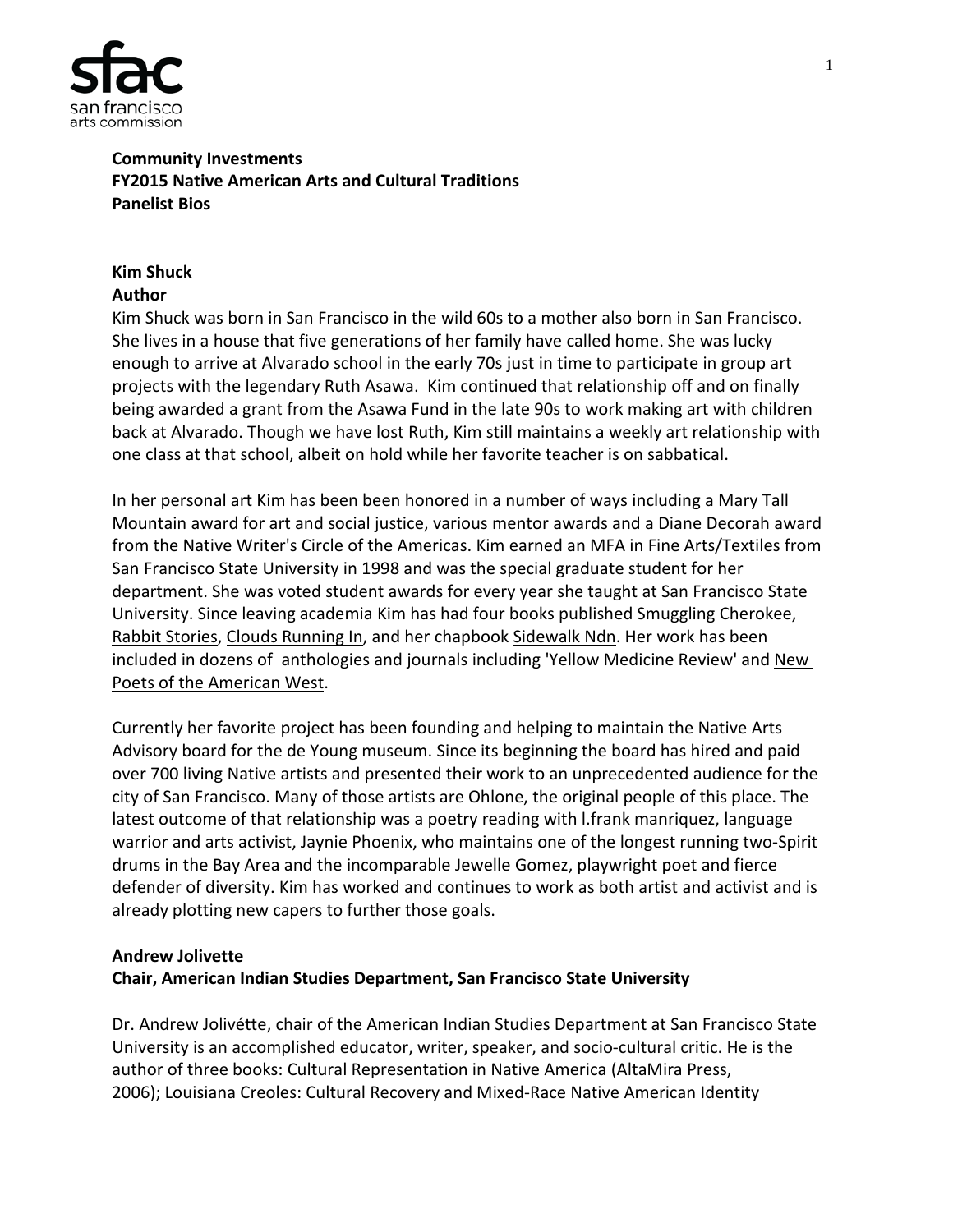

(Lexington Books, 2007); and Obama and the Biracial Factor: The Battle for a New American Majority (Policy Press, 2012) and many journal articles and community studies including A Report on the Health and Wellness of Multiracial Youth in the San Francisco Bay Area (2008).

He is currently completing work on two new books, Indian Blood: Critical Interventions in Mixed-Race Identity and HIV (Contract Pending, Duke University Press, Spring 2016), where he explores the efficacy of an Indigenous stress coping mechanism along with a new intervention model on Inter-Generational Healing and Cultural Leadership to reduce HIV risk among multiracial, Lesbian, Gay, Bisexual, Transgender, and two-spirit populations. His other new book project is an edited anthology entitled, The Research Justice Handbook: Sacred Methodologies for Social Change (Policy Press/University of Chicago Press, July 2015). This manuscript is being written in collaboration with the DataCenter, Research for Justice.

Jolivétte's writing has been featured in the American Indian Cultural and Research Journal, the Ethnic Studies Review Journal, The Yellow Journal of Medicine, the Journal of Critical Mixed Race Studies and in several anthologies. He has served as president of the board for three organizations, Speak Out (the Institute for Democratic Education and Culture), the GLBT Historical Society &Museum, and iPride for Multiracial Families and Youth. He is the former Vice-Chair of the DataCenter, Research for Justice Board of Directors. He currently serves as a new board member with the African American Art and Culture Complex in San Francisco and he is the Book Series Editor of Critical Indigenous and American Indian Studies at Peter Lang Publishing in New York.

Dr. Jolivette recently served as scholar in residence in Native Sexualities and Public Health at the University of California, Santa Cruz in fall 2013. He was the Indigenous Peoples' Representative at the United Nations Forum on HIV and the Law in 2011 during his two-year fellowship as an IHART (Indigenous HIV/AIDS Research Training Program) Fellow at the Indigenous Wellness Research Institute at the University of Washington in Seattle. He recently served as the co-chair for the National Association for Ethnic Studies 2014 Conference, "Research As Ceremony: Decolonizing Ethnic Studies" which was held at Mills College in April 2014. He delivered a keynote address at this year's International Indigenous HIV/AIDS Conference in Sydney, Australia in July 2014.

Dr. Jolivette is a Creole of Opelousa, Choctaw, Atakapa-Ishak, French, African, and Spanish descent. Professor Jolivette is the former tribal historian for the Atakapa-Ishak Nation located between southwest Louisiana and southeast Texas. The contract of the contract of the As a national

thousands of college students, educators, government employees and private sector organizations over the past decade across the United States. Jolivette received his Ph.D in Sociology from the University of California Santa Cruz.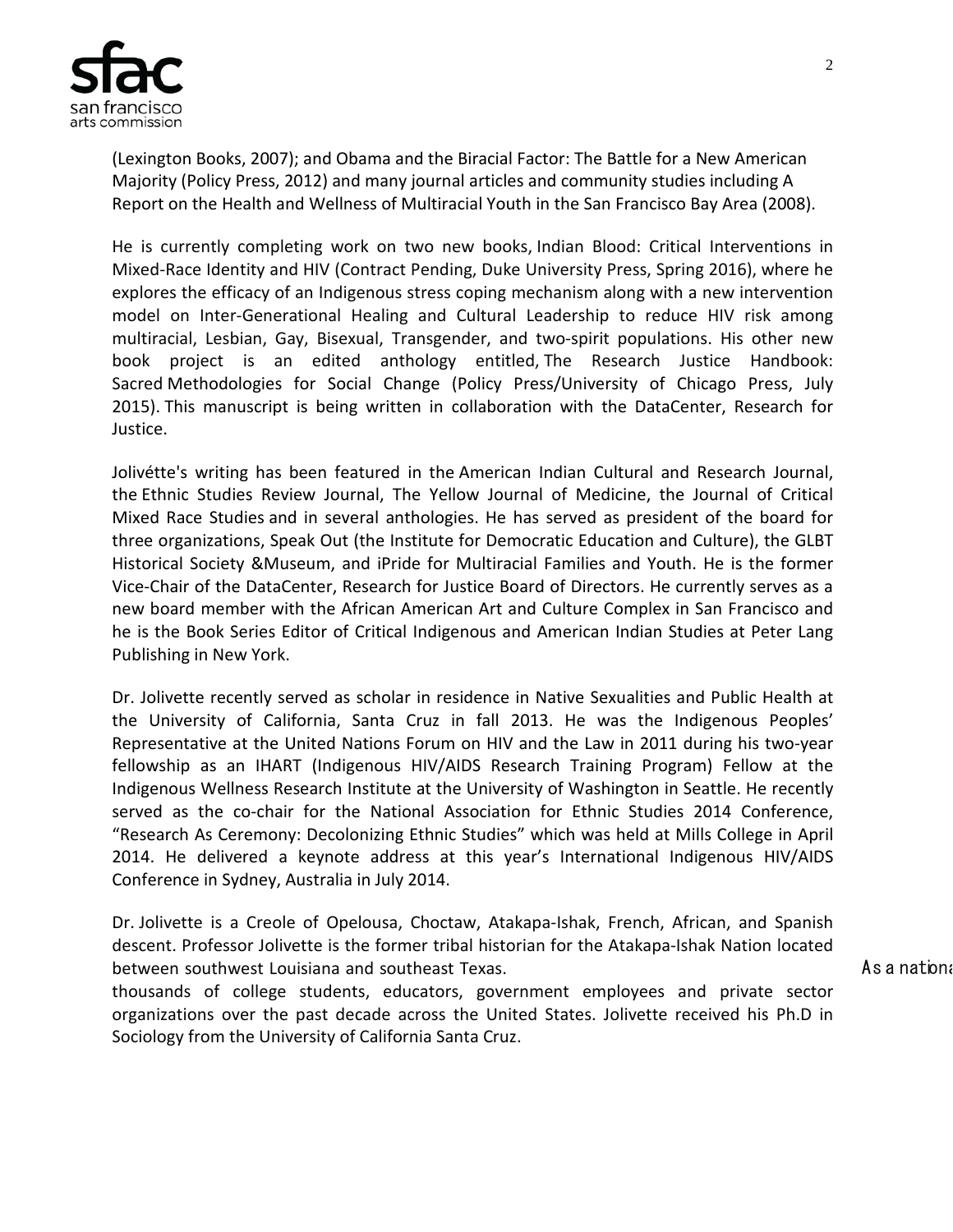

## **Caroline Melenai Kuali'i Executive Director, Kua'ana Associates**

Caroline Kuali'I is a descendent of the Kuali'i line of the island of Oahu, and the Mescalero Apache people of Southeaster New Mexico. She is the founder and executive director of Kua'aina Associates – a Berkeley based indigenous arts and culture non-profit. Her work is dedicated to indigenous artists, both traditional and contemporary and has produced and directed art and cultural programs and exhibits, artist residencies and fellowships. Some of the art organizations Carolyn has partnered with are: de Young Museum, Oakland People's Museum, Galeria de la Raza, Maui Arts & Cultural Center, Heyday's Clapperstick Institute and the California Indian Basketweavers Association.

Carolyn is a graduate of Social Science with an emphasis on cultural anthropology from the University of California, Irvine. Her interest was in "material culture" and she was privileged to be an assistant to a number of cultural masters who provided Carolyn invaluable training and mentorship. Among her mentors were, Katherine Silva Saubal (Cahuilla Elder, Scholar and first American Indian woman to be inducted into the National Women's Hall of Fame) and Sam Kahai Kaai (Cultural Practitioner, Artist, Master Carver and 'Ele Makua Pu'ukohola Heiau).

For the past eight-years, Carolyn has produced a number of projects designed for emerging indigenous artists that are reinventing tradition through contemporary art mediums and styles. These projects have provided them opportunities to learn new modes of expression in design and art making along with professional development workshops and consultation. Carolyn's goal has always been to ensure that artists gain a practical understanding of today's art world and to equip them with the tools to advance their art practice unbounded by conventional gallery walls.

Carolyn is currently an advisory for two Bay Area exhibits scheduled for 2015: "The Royal Hawaiian Feather Works – Na Hulu Ali'i" a partnership between the de Young and Bishop Museum, and "Pacific Worlds" a project of the Oakland People's Museum.

## **Mohammed Soriano-Bilal Executive Director, African American Art & Culture Complex**

Mohammed Soriano-Bilal is probably best known as the voice of reason on MTV's Real World San Francisco. He is an accomplished diversity consultant, a hip-hop writer/artist, and an award winning producer of both music and film. Soriano-Bilal has facilitated of over 450 diversity and inclusion presentations, with clients including Alcatel-Lucent Technologies, Progressive Insurance, Blue Shield, and the US Treasury. As a recording artist/producer, Soriano-Bilal released four albums (one on Epic Records) and collaborated with such luminaries as Santana, Public Enemy, Living Legends and Mos Def. His music has been featured